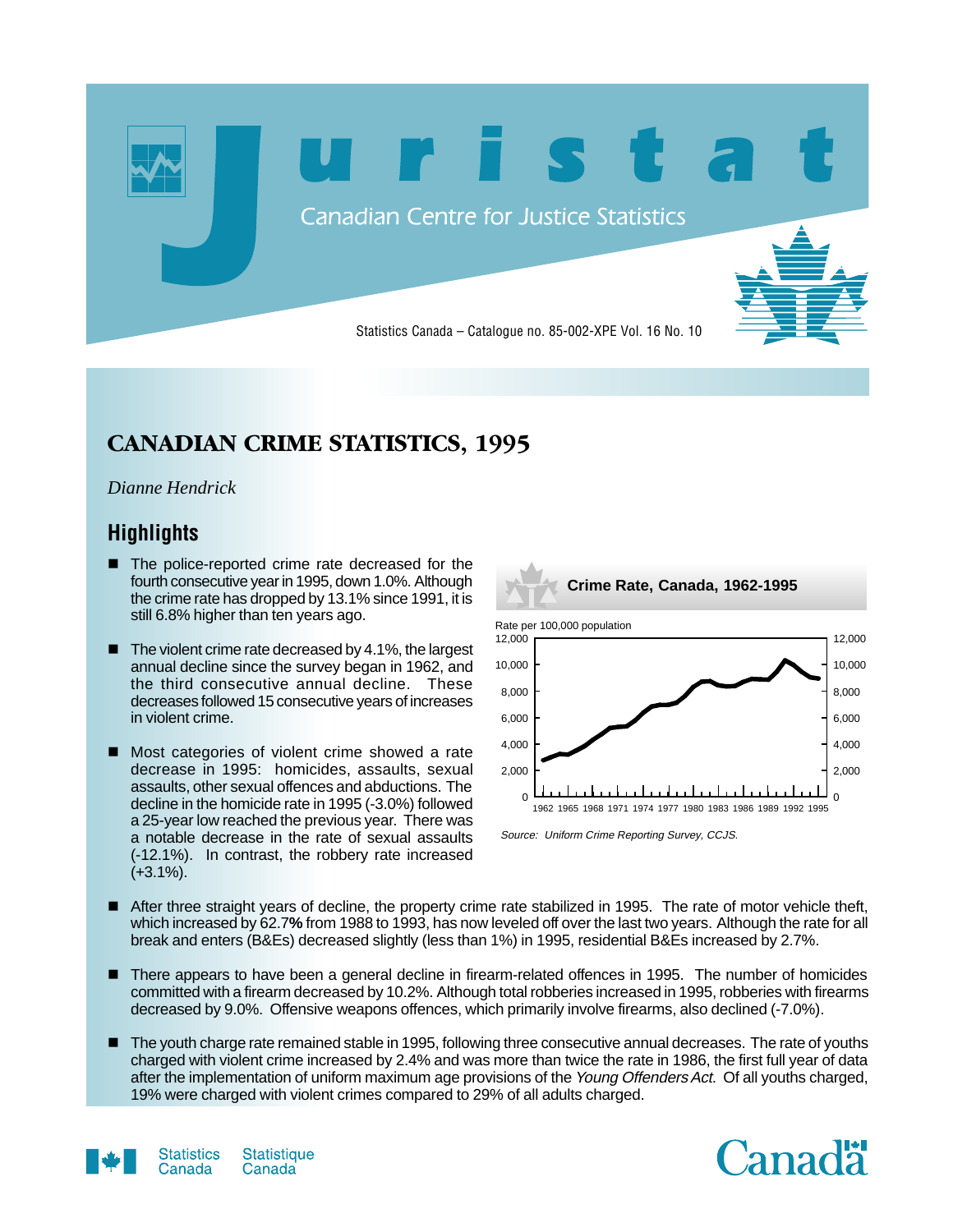

Price:Canada: \$10.00 per issue, \$90.00 annually United States: US\$12.00 per issue, US\$108.00 annually Other Countries: US\$14.00 per issue, US\$126.00 annually To order Statistics Canada publications, please call our National toll-free line 1-800-267-6677 or internet: order@statcan.ca

July 1996 ISSN 0715-271X

Published by authority of the Minister responsible for Statistics Canada.

#### © Minister of Industry, 1996.

All rights reserved.No part of thispublication may be reproduced, stored in a retrieval system or transmitted in any form or by any means, electronic, mechanical, photocopying, recording or otherwise without prior written permission from Licence Services, Marketing Division, Statistics Canada, Ottawa, Ontario, Canada K1A 0T6.

#### **Note of appreciation**

Canada owes the success of its statistical system to a long-standing co-operation involving Statistics Canada, the citizens of Canada, its businesses, governments and other institutions. Accurate and timely statistical information could not be produced without their continued co-operation and goodwill.

The paper used in this publication meets the minimum requirements of American National Standard for Information Sciences – Permanence of Paper for Printed Library Materials, ANSI Z39.48 – 1984. ∞

#### **Standards of service to the public**

To maintain quality service to the public, Statistics Canada follows established standards covering statistical products and services, delivery of statistical information, cost-recovered services and services to respondents. To obtain a copy of these service standards, please contact your nearest Statistics Canada Regional Reference Centre.

### **Introduction**

This Juristat focuses on crime data reported to the Uniform Crime Reporting (UCR) survey by police agencies across the country. The Canadian Centre for Justice Statistics (CCJS) gratefully acknowledges the assistance of Canadian police agencies and the Canadian Association of Chiefs of Police in making this report possible. The 1995 UCR data are presented within the context of both short and long term trends for each of the following areas: violent crime, property crime, impaired driving, drugs, and youth crime, as well as detailed characteristics of violent crime incidents. Crime trends are examined from a national, provincial/territorial and major metropolitan area perspective.

The UCR survey measures criminal incidents which come to the attention of the police, and which are then captured and forwarded to the CCJS according to a nationallyapproved set of common scoring rules and definitions. The reader should note that there are many factors which can influence official crime statistics, including:

- reporting by the public to the police
- reporting by police to the CCJS
- impact of new initiatives e.g. community-based policing, changing legislation

Reporting by the public: Not all crime is reported to the police.<sup>1</sup> Estimates of unreported crime are available from victimization surveys, such as the 1993 General Social Survey  $(GSS)<sup>2</sup>$  In addition, victimization surveys examine reasons why victims decide not to report a crime, the consequences of crime upon its victims, and public perceptions about the level of crime. A crime victim will consider a number of factors in the decision as to whether or not to report an incident, including: the seriousness of the crime, fear of retaliation, and the ability of the police to do anything about the crime. Insurance premium increases related to repeat claims, and policy deductibles may be factors as well, although these have not been major deterrents to date according to the 1993 GSS.

Reporting by police to the CCJS: Crimes reported to the CCJS by police agencies are subjected to extensive quality-control procedures, both on-site at the police agency and at the CCJS. Recently, however, concerns have been raised that budget restraint is diminishing the ability of some police agencies to respond to, and consequently document, crimes reported to them with a resulting loss of UCR coverage.

It has been suggested that this may be a contributing factor in the recent declines in the crime rates. While the extent to which this possible loss of coverage is unknown, it is possible to compare the trends in minor offences with those for more serious crimes (which are less prone to this type of problem), as well as to compare trends among police agencies. To date, the recent drops in crime apply equally to both serious and less serious crimes. As well, these decreases have been evident in police agencies right across the country. With declining resources in the policing sector, this situation will require further monitoring. At present, however, the data do not suggest any systematic decreases in coverage.

Community-based policing: Changes in police policies or resources can result in important changes in the number of police reported incidents. For example, in recent years many large urban police agencies have introduced programs or management practices referred to as community-based policing, involving "a philosophical, organizational, and operational approach to urban policing which emphasizes a policecommunity partnership to solve local crime and disorder problems".3 Community-based

See Statistic Canada 's Canadian Crime Statistics (catalogue no. 85-205-XPB), for more details on data coverage and quality.

See "Trends in Criminal Victimization, 1988-1993" by Rosemary Gartner and Anthony Doob in Juristat (catalogue no. 85-002-XPB, vol. 14, no. 13).

Leighton, Barry, "Community Policing: Problems and Prospects", address to participants in Management Challenges in 21st Century Policing workshop, September, 1995.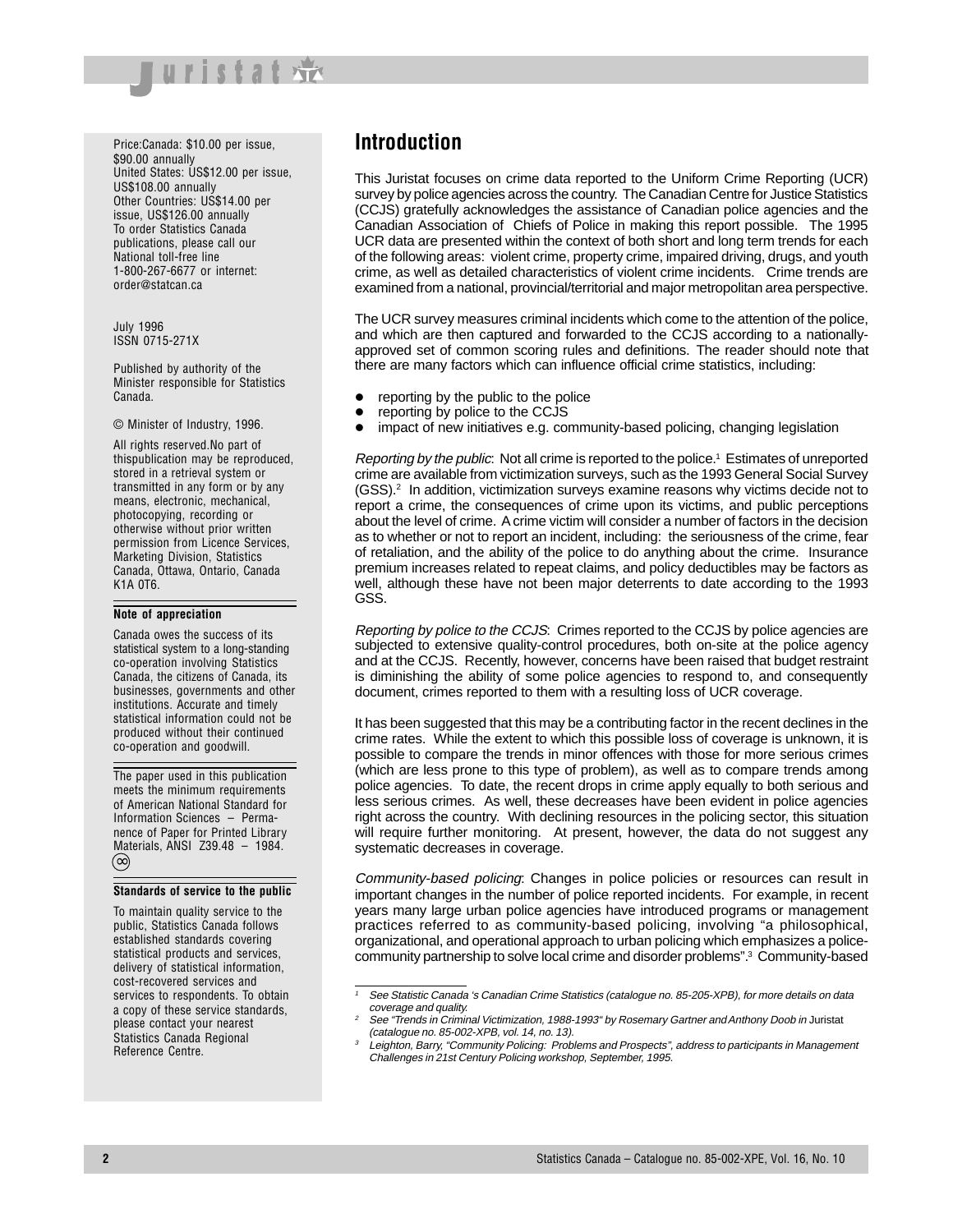

policing is a formalized approach to policing which, some would argue, has always been part of an effective police agency. Others suggest, however, that the community-based approach is quite different from the traditional model of policing: it is a proactive response to the causes of crime rather than reactive to reported incidents, employs police officers who are generalists rather than specialists, and focuses on the local definition of problems, priorities and solutions for crime rather than looking at crime detection and enforcement from a global perspective.<sup>4</sup>

There are different schools of thought with regard to the impact of community-based policing initiatives on local crime rates. Some suggest that a departmental policy of proactive intervention and problem-solving rather than formal processing should result in a decrease in the number of incidents reported and persons charged in official police statistics, while clearance rates might improve as more time would be available with less paperwork required. The Edmonton Police Service, for example, attributes declining crime rates and increasing clearance rates to the department-wide implementation of the community-based policing philosophy.5

Others would point out that some police agencies which have implemented community-based policing now require a complainant to appear in person at the community police station to report certain minor offences (i.e. reports will not be taken over the phone). While critics suggest that this process would lower reporting rates since complainants are inconvenienced, others feel it fosters a sense of community between the police and its citizens, and encourages more people to come forward to report minor incidents. In summary, it is difficult to assess the impact, if any, of community-based policing initiatives on official police-reported crime statistics

#### **Criminal Code incidents**

Throughout this report, **the terms "crime" and "crime rate" refer to total police-reported Criminal Code "actual" incidents, excluding traffic crime,** unless noted otherwise. It is also important to note that, **for incidents involving multiple offences, only the most serious offence in the incident is counted**. Unless otherwise stated, violent crime counts reflect the number of victims in the incidents, whereas non-violent crime counts reflect the number of incidents or occurrences of crime. Crime rates are based on 100,000 population.

## **1995 Crime Trends**

#### **Crime rate declines for fourth consecutive year**

Of the 2.7 million Criminal Code incidents (excluding traffic crime) reported in 1995, 11% were violent crimes, 58% were property crimes, and 30% were other Criminal Code crimes (e.g. prostitution, arson, mischief, possession of restricted weapons). In addition, there were approximately 172,000 Criminal Code traffic incidents, 62,000 drug incidents and 36,000 other federal statute incidents (e.g. Excise Act, Immigration Act, Canada Shipping Act) reported. In total, there were 2.9 million federal statute crimes reported to police.

The police-reported crime rate fell for the fourth consecutive year in 1995 (down 1.0%). Although the crime rate has decreased by 13.1% over these four years, the 1995 rate was still 6.8% higher than in 1985 (Figure 1). The violent crime rate decreased by 4.1%, the largest annual decline since the survey began in 1962, and the third consecutive annual decline. These decreases followed 15 consecutive years of increases in violent crime.

Figure 1



The property crime rate remained unchanged in 1995, after decreasing between 1992 and 1994. The rate of other Criminal Code crimes also continued to drop in 1995 (-2.6%) (Figure 2). In contrast to the declines reported for most crimes between 1994 and 1995, rate increases were reported for robbery (+3.1%), residential breaking and entering (+2.7%), cannabis offences (+6.9%) and prostitution (+27.0%).

| In 1995, crime rates in Canada and the United States<br>declined. |                                 |                         |  |  |  |  |
|-------------------------------------------------------------------|---------------------------------|-------------------------|--|--|--|--|
|                                                                   | Canada<br>(Criminal Code rates) | U.S.<br>(Index rates)   |  |  |  |  |
| Violent crime<br>Property crime<br>Total crime                    | $-4%$<br>$< 1\%$<br>$-1\%$      | $-4%$<br>$-1%$<br>$-2%$ |  |  |  |  |

Other countries have also experienced recent declines in their crime rate. The 1995 preliminary data released by the Federal Bureau of Investigation (May, 1996) showed decreases in the

<sup>4</sup> Hornick, Joseph, "Community Policing in Canada: Areas of Agreement", address to participants in Management Challenges in 21st Century Policing workshop, September, 1995.

<sup>5</sup> Lindsay, John, "Managing Financial Restraint: Affording Community Base Policing on a Budget' address to participants in Management Challenges in 21st Century Policing workshop, September, 1995.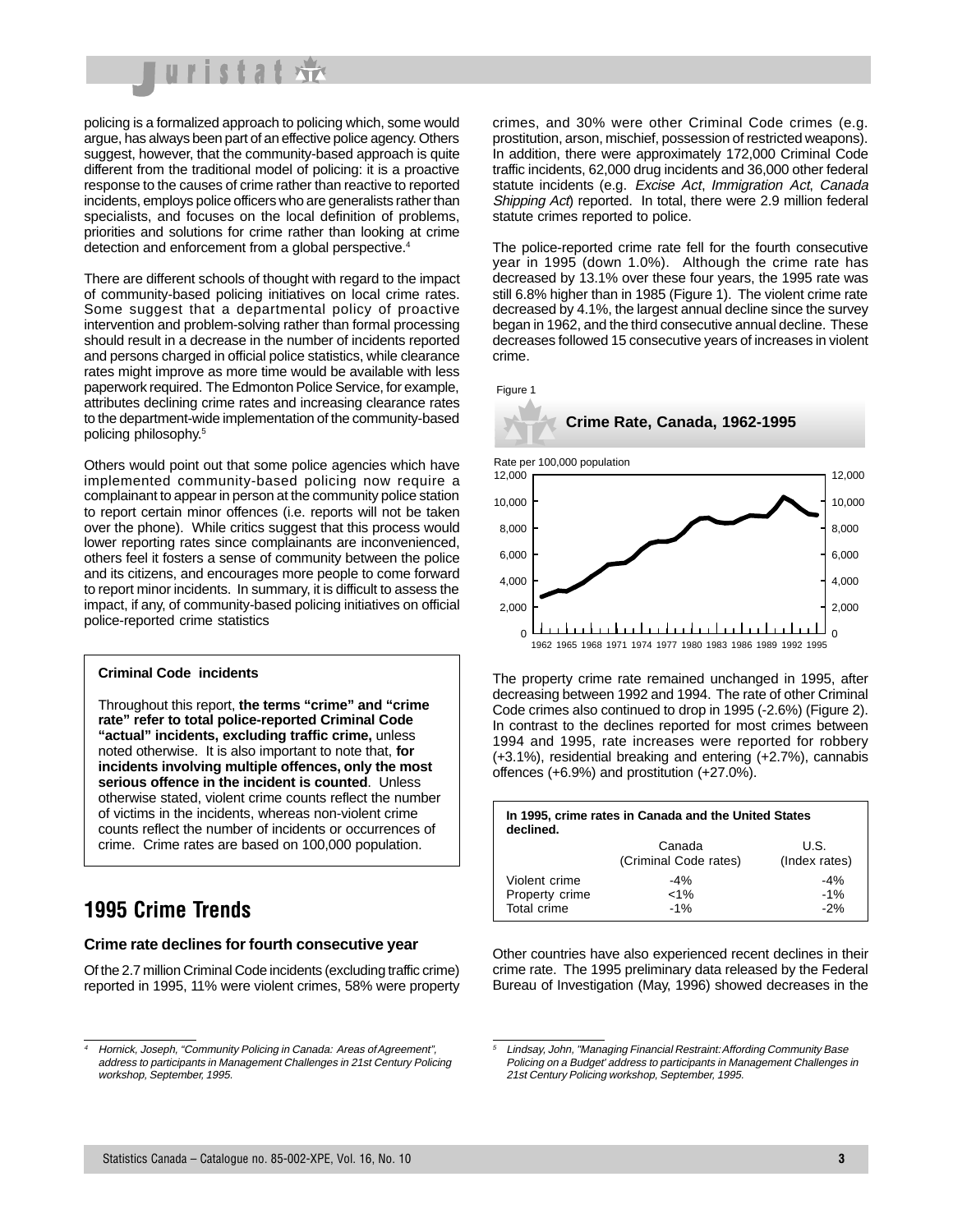

U.S. for total crime, violent crime, and property crime for the fourth year in a row; theft was the only "index" crime to increase (1%) in 1995.<sup>6</sup>

 $6$  The US Crime Index is composed of the violent crimes of murder, nonnegligent manslaughter, forcible rape, robbery, aggravated assault (not common assault), and the property crimes of burglary, larceny-theft, motor vehicle theft, and arson.

## **Violent Crime**

#### **Large decrease in violent crime**

Source: Uniform Crime Reporting Survey, CCJS.

Violent criminal incidents (294,704 incidents in 1995) include homicide, attempted murder, assault, sexual assault, other sexual offences, abduction and robbery (Figure 3). The violent crime rate declined by 4.1% in 1995, the largest year-over-year decline in the history of the survey, which began in 1962. This



Source: Uniform Crime Reporting Survey, CCJS.

|                                                                                            | 1985    | 1986    | 1987    | 1988    | 1989    | 1990    | 19912   | 1992 <sup>2</sup> | 1993    | 1994 <sup>r</sup> | 1995    |
|--------------------------------------------------------------------------------------------|---------|---------|---------|---------|---------|---------|---------|-------------------|---------|-------------------|---------|
| Population ('000)                                                                          | 25941.6 | 26203.8 | 26549.7 | 26894.8 | 27379.3 | 27790.6 | 28120.1 | 28542.2           | 28947.0 | 29251.3           | 29606.1 |
| Violent crime rate<br>Year-to-year % change                                                | 732     | 782     | 826     | 865     | 908     | 970     | 1056    | 1077              | 1072    | 1038              | 995     |
| from previous year                                                                         | 4.9     | 6.9     | 5.7     | 4.7     | 5.0     | 6.8     | 8.9     | 2.0               | $-0.5$  | $-3.1$            | $-4.1$  |
| <b>Property crime rate</b><br>Year-to-year % change                                        | 5,430   | 5,528   | 5,531   | 5,419   | 5,271   | 5,593   | 6,141   | 5,868             | 5,524   | 5,212             | 5,237   |
| from previous year                                                                         | $-0.9$  | 1.8     | 0.1     | $-2.0$  | $-2.7$  | 6.1     | 9.8     | $-4.4$            | $-5.9$  | $-5.6$            | 0.5     |
| <b>Other Criminal Code rate</b>                                                            | 2,219   | 2.382   | 2,565   | 2,603   | 2,682   | 2,891   | 3,113   | 3,033             | 2,855   | 2,796             | 2,722   |
| Year-to-year % change<br>from previous year                                                | 1.9     | 7.4     | 7.7     | 1.5     | 3.0     | 7.8     | 7.7     | $-2.6$            | $-5.9$  | $-2.1$            | $-2.6$  |
| <b>Total Criminal Code rate,</b><br>excluding traffic infractions<br>Year-to-year % change | 8,381   | 8,692   | 8,923   | 8,887   | 8,860   | 9,454   | 10,309  | 9,978             | 9,450   | 9,046             | 8,954   |
| from previous year                                                                         | 0.3     | 3.7     | 2.6     | $-0.4$  | $-0.3$  | 6.7     | 9.1     | $-3.2$            | $-5.3$  | $-4.3$            | $-1.0$  |

Rates are calculated on the basis of 100,000 population. The population estimates are provided by Statistics Canada, Census and Demographic Statistics, Demography Division.

Populations as of July 1st: revised intercensal estimates from 1985 to 1990, final postcensal estimates for 1991 and 1992, updated postcensal estimates for 1993, 1994 and 1995.

<sup>2</sup> Due to a change in counting procedures for Metro Toronto as of 1992, caution should be used when calculating year-to-year changes between 1991 and 1992 for Canada, Ontario and Toronto.

**Revised** 

Table 1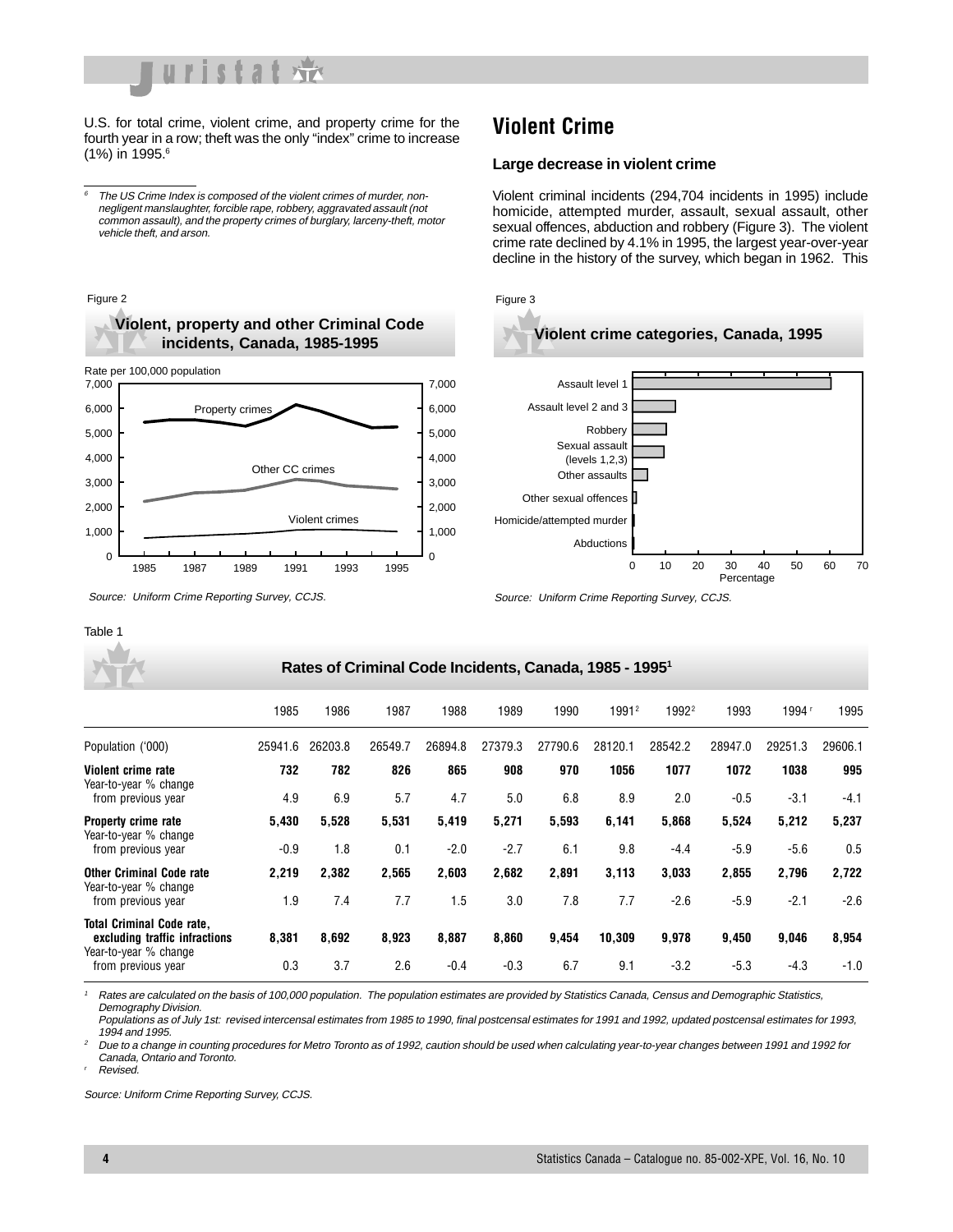#### Table 2

#### **Federal Statute Incidents Reported to Police, by Most Serious Offence, Canada, 1991-1995**

|                                                      | 19911        |                |              | 19921               |            | 1993         |            | 1994 <sup>r</sup> |            | 1995           |
|------------------------------------------------------|--------------|----------------|--------------|---------------------|------------|--------------|------------|-------------------|------------|----------------|
|                                                      | Number       | Rate*          | Number       | Rate*               | Number     | Rate*        | Number     | Rate*             | Number     | Rate*          |
| Population ('000)                                    | 28.120.1     |                | 28,542.2     |                     | 28,947.0   |              | 29,251.3   |                   | 29,606.1   |                |
| <b>CRIMINAL CODE</b><br>Homicide<br>Attempted murder | 753<br>1,044 | 3<br>4         | 732<br>1,054 | 3<br>$\overline{4}$ | 630<br>984 | 2<br>3       | 596<br>922 | 2<br>3            | 586<br>932 | 2<br>3         |
| Assaults - Total                                     | 226,552      | 806            | 232,910      | 816                 | 238,503    | 824          | 236,564    | 809               | 230,167    | 777            |
| Level 1                                              | 167,227      | 595            | 175.745      | 616                 | 181.807    | 628          | 181,577    | 621               | 178,046    | 601            |
| Level 2-Weapon                                       | 37,796       | 134            | 37,459       | 131                 | 38,767     | 134          | 37,725     | 129               | 35,854     | 121            |
| Level 3-Aggravated                                   | 3.884        | 14             | 3,551        | 12                  | 3.180      | 11           | 2,998      | 10                | 2.771      | 9              |
| Other                                                | 17,645       | 63             | 16,155       | 57                  | 14,749     | 51           | 14,264     | 49                | 13,496     | 46             |
| Sexual assaults                                      | 30.351       | 108            | 34,355       | 120                 | 34.754     | 120          | 31.706     | 108               | 28,216     | 95             |
| Level 1                                              | 28.916       | 103            | 33.022       | 116                 | 33,536     | 116          | 30,572     | 105               | 27.257     | 92             |
| Level 2-Weapon                                       | 971          | 3              | 935          | 3                   | 860        | 3            | 769        | 3                 | 659        | $\overline{2}$ |
| Level 3-Aggravated                                   | 464          | $\overline{2}$ | 398          | $\mathbf{1}$        | 358        | $\mathbf{1}$ | 365        | $\mathbf{1}$      | 300        | $\mathbf{1}$   |
| Other sexual offences                                | 3,931        | 14             | 4,040        | 14                  | 4,171      | 14           | 3,818      | 13                | 3,490      | 12             |
| Robbery - Total                                      | 33,236       | 118            | 33,201       | 116                 | 29,955     | 103          | 29,010     | 99                | 30,273     | 102            |
| Firearms                                             | 9.006        | 32             | 8.736        | 31                  | 8.038      | 28           | 7,361      | 25                | 6,692      | 23             |
| Other Weapons                                        | 9.436        | 34             | 10.793       | 38                  | 9.720      | 34           | 9,386      | 32                | 10.136     | 34             |
| Other                                                | 14,794       | 53             | 13,672       | 48                  | 12,197     | 42           | 12,263     | 42                | 13,445     | 45             |
| Abduction                                            | 1,095        | $\overline{4}$ | 1,220        | 4                   | 1,204      | 4            | 1,129      | 4                 | 1,040      | $\overline{4}$ |
| <b>Violent crime - Total</b>                         | 296,962      | 1,056          | 307,512      | 1,077               | 310,201    | 1,072        | 303,745    | 1,038             | 294,704    | 995            |
| Break & enter - Total                                | 434,602      | 1,546          | 427,153      | 1,497               | 406,421    | 1,404        | 387,867    | 1,326             | 390,726    | 1,320          |
| <b>Business</b>                                      | 134,432      | 478            | 128,514      | 450                 | 115,757    | 400          | 110,480    | 378               | 108,201    | 365            |
| Residential                                          | 246,716      | 877            | 245,453      | 860                 | 239,322    | 827          | 227,199    | 777               | 236,211    | 798            |
| Other                                                | 53.454       | 190            | 53.186       | 186                 | 51.342     | 177          | 50.188     | 172               | 46.314     | 156            |
| Motor vehicle theft                                  | 139,345      | 496            | 146.801      | 514                 | 156.685    | 541          | 159,469    | 545               | 163.293    | 552            |
| Theft over \$1,000 (\$5,000 in 1995)                 | 117,540      | 418            | 120,063      | 421                 | 117,765    | 407          | 116,396    | 398               | 41,194     | 139            |
| Theft \$1,000 and under (\$5,000 in 1995)            | 864.349      | 3,074          | 823.469      | 2,885               | 774,293    | 2,675        | 727,414    | 2,487             | 820.099    | 2,770          |
| Have stolen goods                                    | 34,040       | 121            | 31,551       | 111                 | 30,827     | 106          | 30,130     | 103               | 31,128     | 105            |
| Fraud                                                | 136,893      | 487            | 125,736      | 441                 | 113,046    | 391          | 103,243    | 353               | 104,052    | 351            |
| <b>Property crime - Total</b>                        | 1,726,769    | 6,141          | 1,674,773    | 5,868               | 1,599,037  | 5,524        | 1,524,519  | 5,212             | 1,550,492  | 5,237          |
| Mischief                                             | 465,045      | 1,654          | 453,547      | 1,589               | 415,508    | 1,435        | 396,904    | 1,357             | 379,878    | 1,283          |
| <b>Bail violation</b>                                | 59,608       | 212            | 65,466       | 229                 | 66,271     | 229          | 65,952     | 225               | 66,395     | 224            |
| Disturbing the peace                                 | 57.407       | 204            | 56,327       | 197                 | 54.492     | 188          | 51.213     | 175               | 51.872     | 175            |
| Offensive weapons                                    | 19.687       | 70             | 17,704       | 62                  | 18.584     | 64           | 18.898     | 65                | 17,502     | 59             |
| Prostitution                                         | 10,567       | 38             | 10,137       | 36                  | 8,517      | 29           | 5,575      | 19                | 7,165      | 24             |
| Arson                                                | 12,389       | 44             | 13.146       | 46                  | 12,470     | 43           | 13,509     | 46                | 13,228     | 45             |
| Other                                                | 250.554      | 891            | 249.369      | 874                 | 250.546    | 866          | 265.894    | 909               | 269.822    | 911            |
| <b>Other Criminal Code - Total</b>                   | 875,257      | 3,113          | 865,696      | 3,033               | 826,388    | 2,855        | 817,945    | 2,796             | 805,862    | 2,722          |
| CRIMINAL CODE WITHOUT TRAFFIC - TOTAL 2,898,988      |              | 10,309         | 2,847,981    | 9,978               | 2,735,626  | 9,450        | 2,646,209  | 9,046             | 2,651,058  | 8,954          |
| Impaired driving - Total <sup>2</sup>                | 140,727      | 500            | 132,419      | 464                 | 117,574    | 406          | 107,768    | 368               | 101,074    | 341            |
| Fail to stop/remain                                  | 65,974       | 235            | 67,053       | 235                 | 60,066     | 208          | 60,138     | 206               | 54,217     | 183            |
| Other                                                | 19,369       | 69             | 20,221       | 71                  | 20,185     | 70           | 18,529     | 63                | 17,146     | 58             |
| <b>Criminal Code Traffic - TOTAL</b>                 | 226,070      | 804            | 219,693      | 770                 | 197,825    | 683          | 186,435    | 637               | 172,437    | 582            |
| <b>CRIMINAL CODE - TOTAL</b>                         | 3,125,058    | 11,113         | 3,067,674    | 10,748              | 2,933,451  | 10,134       | 2,832,644  | 9,684             | 2,823,495  | 9,537          |
| Drugs                                                | 57.093       | 203            | 58.881       | 206                 | 56.817     | 196          | 60.153     | 206               | 61.660     | 208            |
| <b>Other Federal Statutes</b>                        | 36,626       | 130            | 44,671       | 157                 | 48,282     | 167          | 40,525     | 139               | 36,033     | 122            |
| <b>TOTAL FEDERAL STATUTES</b>                        | 3,218,777    | 11,447         | 3,171,226    | 11,111              | 3,038,550  | 10,497       | 2,933,322  | 10,028            | 2,921,188  | 9,867          |

<sup>1</sup> Due to changes in counting procedures for Metro Toronto as of 1992, caution should be used when calculating year-to-year changes between 1991 and 1992 for Canada, Ontario and Toronto.

<sup>2</sup> Includes impaired operation of a vehicle causing death, causing bodily harm, alcohol rate over 80mg, failure/refusal to provide a breath/blood sample.

\* Rates are calculated based on 100,000 population. The population estimates are provided by Statistics Canada, Census and Demographic Statistics, Demography Division. Populations as of July 1st: final postcensal estimates for 1991 and 1992 and updated postcensal estimates for 1993, 1994 and 1995.

Revised.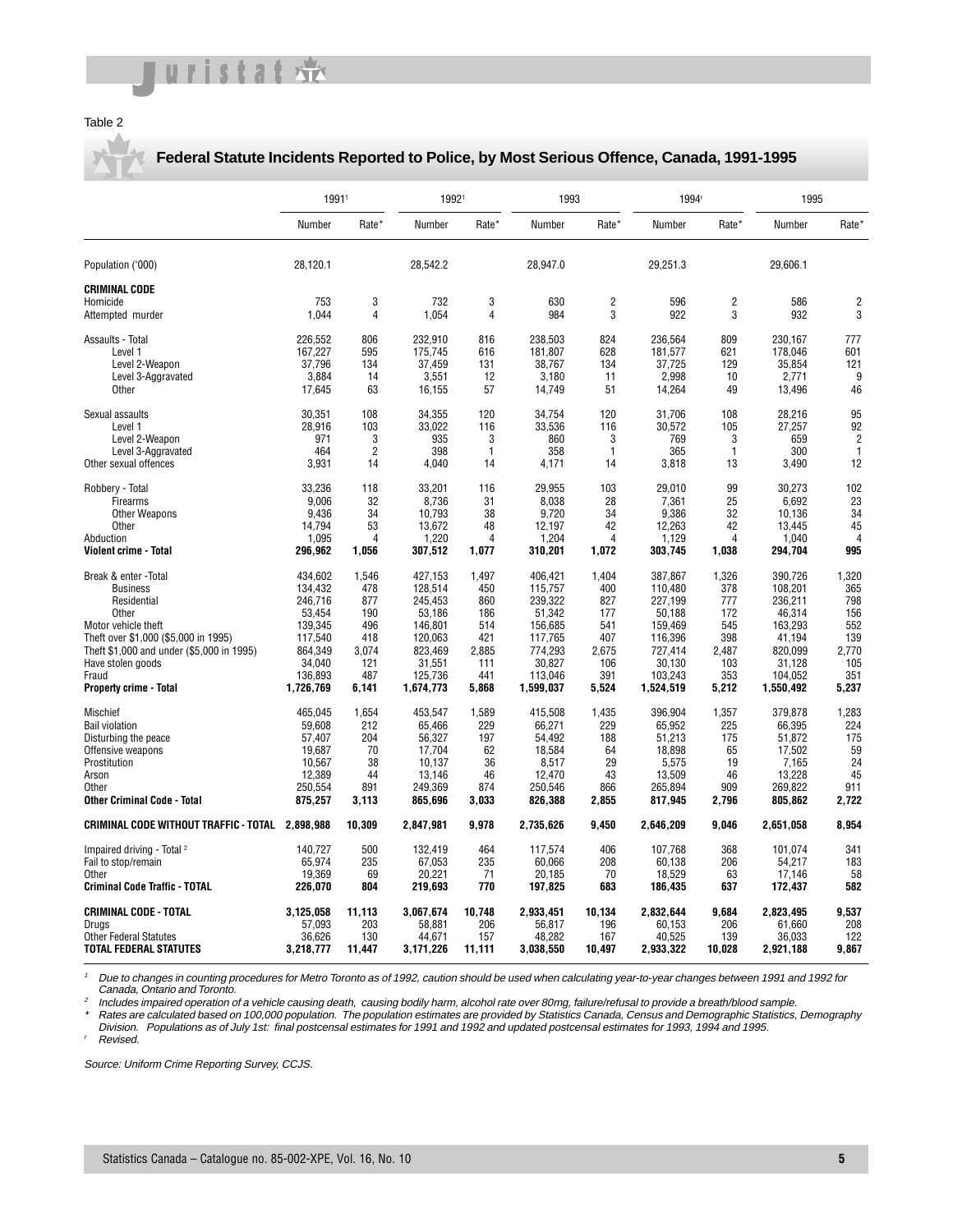

decline, and those reported in 1994 (-3.1%) and 1993 (-0.5%), follow 15 years of annual increases in the violent crime rate. Despite these recent declines, the 1995 violent crime rate was still 36.0% higher than in 1985. Much of this increase was directly attributable to a large increase in the rate of common assaults (level 1), which account for 6 in 10 violent crimes. If this category is excluded from total violent crime, the increase in the violent crime rate from 1985 to 1995 drops from 36.0% to 15.1%.

| Most categories of violent crime declined in 1995.                                                    |                                             |  |  |  |  |  |
|-------------------------------------------------------------------------------------------------------|---------------------------------------------|--|--|--|--|--|
|                                                                                                       | change in rate                              |  |  |  |  |  |
| homicide<br>sexual assault (levels 1-3)<br>other sexual offences<br>assault (levels 1-3)<br>abduction | $-3%$<br>$-12%$<br>$-10%$<br>$-4%$<br>$-9%$ |  |  |  |  |  |
| robbery<br>attempted murder                                                                           | $+3%$<br>$~1\%$                             |  |  |  |  |  |

It is difficult to determine what proportion of the increase in violent crime over the past decade is due to actual increases in the level of societal violence. As previously discussed, factors such as changes in reporting behaviour by the public, police charging practices, and policy and legislative changes may all have contributed to this increase.7

#### **Lowest homicide rate since 1969**

Homicide includes first and second degree murder, manslaughter, and infanticide. In 1995, there were 586 homicides and 932 attempted murders. Together these crimes continue to account for less than 1% of reported violent incidents. Despite reaching a 25-year low in 1994, the homicide rate dropped again in 1995 (-3.0%), to a level of 1.98 homicides per 100,000 population. This is the fourth consecutive year of decrease, continuing the general downward trend that began in the mid-1970s. Although the attempted murder rate stabilized in 1995, the general trend for attempted murder has followed that of murder since 1990 (Figure 4).

The number of homicides committed with a firearm decreased by 10.2%. Firearms were used in 30% of homicides in 1995, slightly lower than the average over the previous ten years. Other common methods used to commit homicide in 1995 included stabbing (31%), beating (21%), strangulation/suffocation (12%), fire/arson (3%), and poisoning (1%).

Of the homicides where an accused was identified, 47% of the victims were killed by an acquaintance, 36% by a spouse or other family member, and 16% by a stranger. For a detailed analysis on homicide, refer to "Homicide in Canada, 1995" by Orest Fedorowycz in Juristat (catalogue 85-002-XPE, vol. 16, no. 11).

#### **Robbery with firearms declining**

Robbery accounted for 1 in 10 violent crimes in 1995. Police reported a total of 30,273 incidents of robbery, up 4.3% from the previous year. Although the robbery rate declined from 1992 to

#### Figure 4





Source: Uniform Crime Reporting Survey, CCJS.

1994, the rate for 1995 was still 16.6% higher than the rate in 1985. From 1985 to 1995, the largest rate increases were for robberies involving weapons other than firearms (59.2%), such as knifes (Figure 5).

| Firearms were present in fewer than one in four<br>robberies in 1995. |     |
|-----------------------------------------------------------------------|-----|
| Firearms                                                              | 22% |
| Other offensive weapons                                               | 34% |
| Threat of violence/use of physical force                              | 44% |

Correspondingly, there has been a dramatic decrease in the number of robberies with firearms over the last four years, from 9,006 in 1991 to 6,692 in 1995 (-25.7%), including a 9.1% decrease between 1994 and 1995.

While most violent crime victims knew their accused, the accused was a stranger to the victim for nine in ten victims of robbery (1995 UCR II Research File).



# **Robbery incidents, Canada, 1985-1995**



For more information, see "Violent Crime in Canada", by Holly Johnson in<br>Juristat (cataloque vol. 16, no. 6).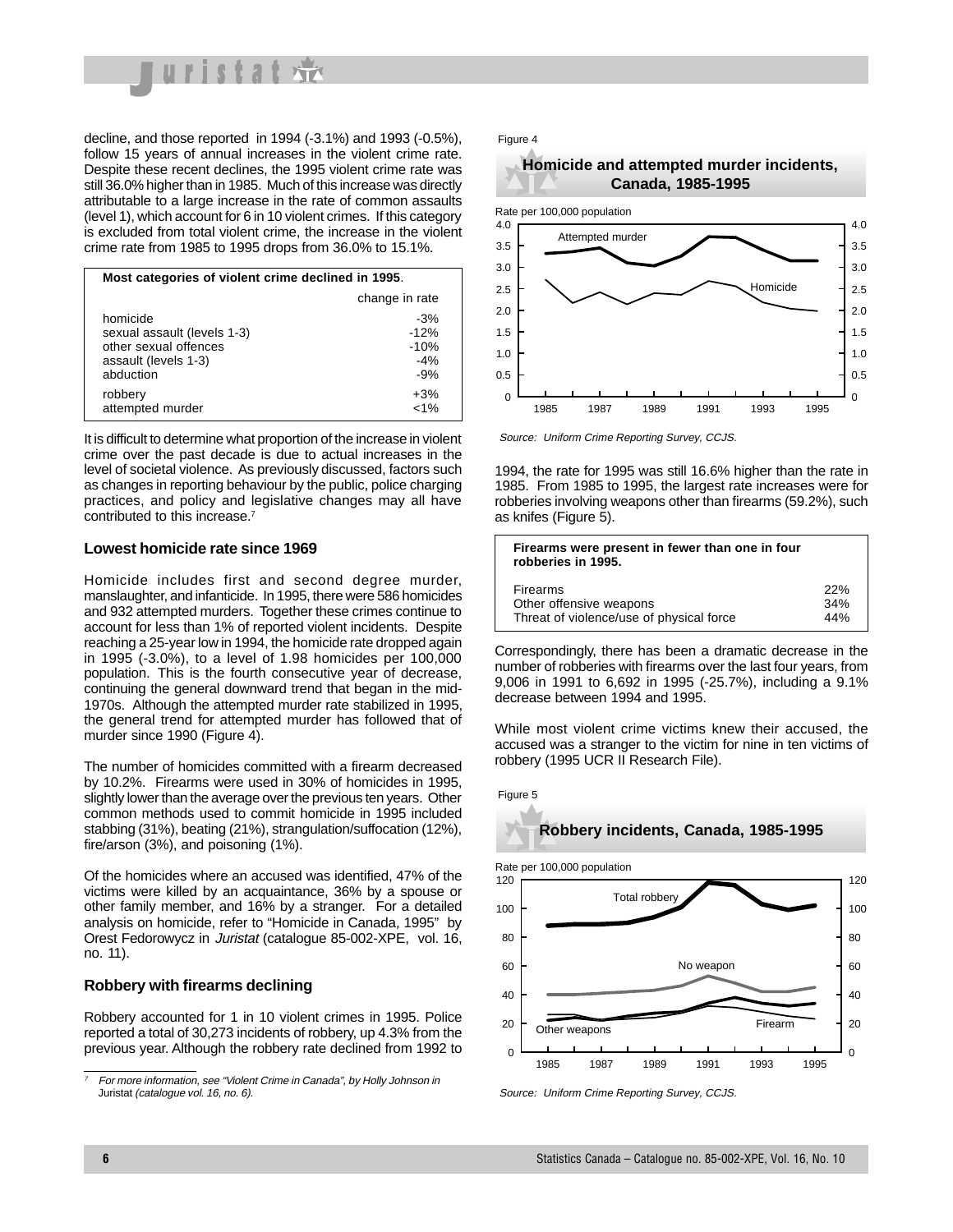

#### **1995 UCR II (Incident-based) Research File**

The revised UCR survey captures detailed information on individual criminal incidents reported to police, including characteristics of victims, accused persons and the incidents. The survey presently collects data from 140 police agencies in six provinces. These data represent 46% of the national volume of actual Criminal Code crimes. The reader is cautioned that these data are not nationally representative. See the methodology section for more information. All calculations exclude records where the variable under study is reported as unknown, unless otherwise mentioned.

#### **Sexual assaults decline notably for the second year in a row**

Sexual assaults accounted for one in ten violent crimes in 1995. Sexual assault is assigned to one of three levels according to the seriousness of the incident: level 1 sexual assault (the category of least physical injury to the victim); level 2 sexual assault (with a weapon, threats to use a weapon, or causing bodily harm); and, level 3 aggravated sexual assault (wounds, maims, disfigures or endangers life of victim).

There were 28,216 reported incidents of sexual assault in 1995, most of which (97%) were classified by police as level 1. The rate of level 1 sexual assault decreased for the second year in a row (-11.9%) in 1995. Despite this decline, the rate of level 1 sexual assault was still 35.5% higher than in 1985. Rates of sexual assault causing serious physical harm have been generally decreasing since 1985. Level 2 and level 3 sexual assault rates have each decreased by over 35% since 1991.

Approximately one-quarter of reported sexual assault victims were children under 12 years and a further one-third were youths aged 12 to 17 (1995 UCR II Research File). Children were more at risk of sexual abuse by family members while youths and young adults were more likely to be sexually assaulted by acquaintances. One-third of sexual assault victims under the age of 12 were boys.<sup>8</sup>

It is noteworthy that a large number of sexual assaults are not reported to the police: 90% of victims aged 15 and over failed to report the incident to police according to the 1993 GSS.<sup>9</sup> Asked why these incidents were not reported, two-thirds stated that the incident was a personal matter. Thirty percent stated each of the following: fear of revenge; the police couldn't do anything about it; and, the incident was too minor to report.

The prevalence and nature of assault against women was further quantified by the Violence Against Women Survey, 1993,<sup>10</sup> which measured both sexual and physical assault. During the twelve months prior to being interviewed, 3% of women experienced violence by their spouse or ex-spouse, 2% by dates or boyfriends, 4% by acquaintances and 4% by strangers. The 1995 UCR II Research File suggests that a small proportion of female victims were sexually assaulted by their spouses/ex-spouse. However, 4 in 10 female victims of assault (levels 1,2 and 3) were assaulted by their spouse/ex-spouse. That is, based on the non-random sample of police agencies representing 46% of the national volume of crime, approximately 18,000 female victims were assaulted by their spouse/ex-spouse.

#### **Six in ten violent crimes are common assaults**

The most frequently reported category of violent crime is assault. The Criminal Code defines several categories of assault: common assault (level 1), assault with a weapon or causing bodily harm (level 2), aggravated assault (level 3), and other assaults (i.e., assault on peace officer, unlawfully causing bodily harm, discharge of firearm with intent and other assaults). Common assault accounts for eight in ten assaults and six in ten reported violent incidents.

<sup>10</sup> For more information, see Dangerous Domains, Violence Against Women in Canada, by Holly Johnson, 1995.

|                         | Children (age 1-11)        |                             |                            | Youths (age 12-17)          | Adults (age $18+$ )        |                             |  |
|-------------------------|----------------------------|-----------------------------|----------------------------|-----------------------------|----------------------------|-----------------------------|--|
|                         | sexual<br>assault<br>1,2,3 | other<br>sexual<br>offences | sexual<br>assault<br>1,2,3 | other<br>sexual<br>offences | sexual<br>assault<br>1,2,3 | other<br>sexual<br>offences |  |
|                         | $(100\%)$                  | $(100\%)$                   | $(100\%)$                  | $(100\%)$                   | $(100\%)$                  | $(100\%)$                   |  |
| Accused:                |                            |                             |                            |                             |                            |                             |  |
| Parents                 | 18%                        | 15%                         | 11%                        | 12%                         | 3%                         | 6%                          |  |
| Other immediate family* | 13%                        | 15%                         | 7%                         | 10%                         | 13%                        | 9%                          |  |
| <b>Extended Family</b>  | 14%                        | 12%                         | 6%                         | 7%                          | 2%                         | 3%                          |  |
| Close friend**          | 9%                         | 6%                          | 9%                         | 8%                          | 9%                         | 2%                          |  |
| Casual acquaintance**   | 34%                        | 34%                         | 44%                        | 38%                         | 31%                        | 24%                         |  |
| Business acquaintance** | 2%                         | 3%                          | 5%                         | 4%                          | 10%                        | 8%                          |  |
| Stranger                | 9%                         | 15%                         | 19%                        | 21%                         | 31%                        | 48%                         |  |

\*\* Also includes friends/acquaintances of family.

<sup>8</sup> For more information, see "Children and Youths as Victims of Violent Crimes" by Holly Johnson in Juristat (catalogue no. 85-002-XPB, vol. 15, no. 15).

<sup>9</sup> "Trends in Criminal Victimization: 1988-1993" by Rosemary Gartner and Anthony Doob in Juristat (catalogue no. 85-002-XPB, vol.14 no. 13).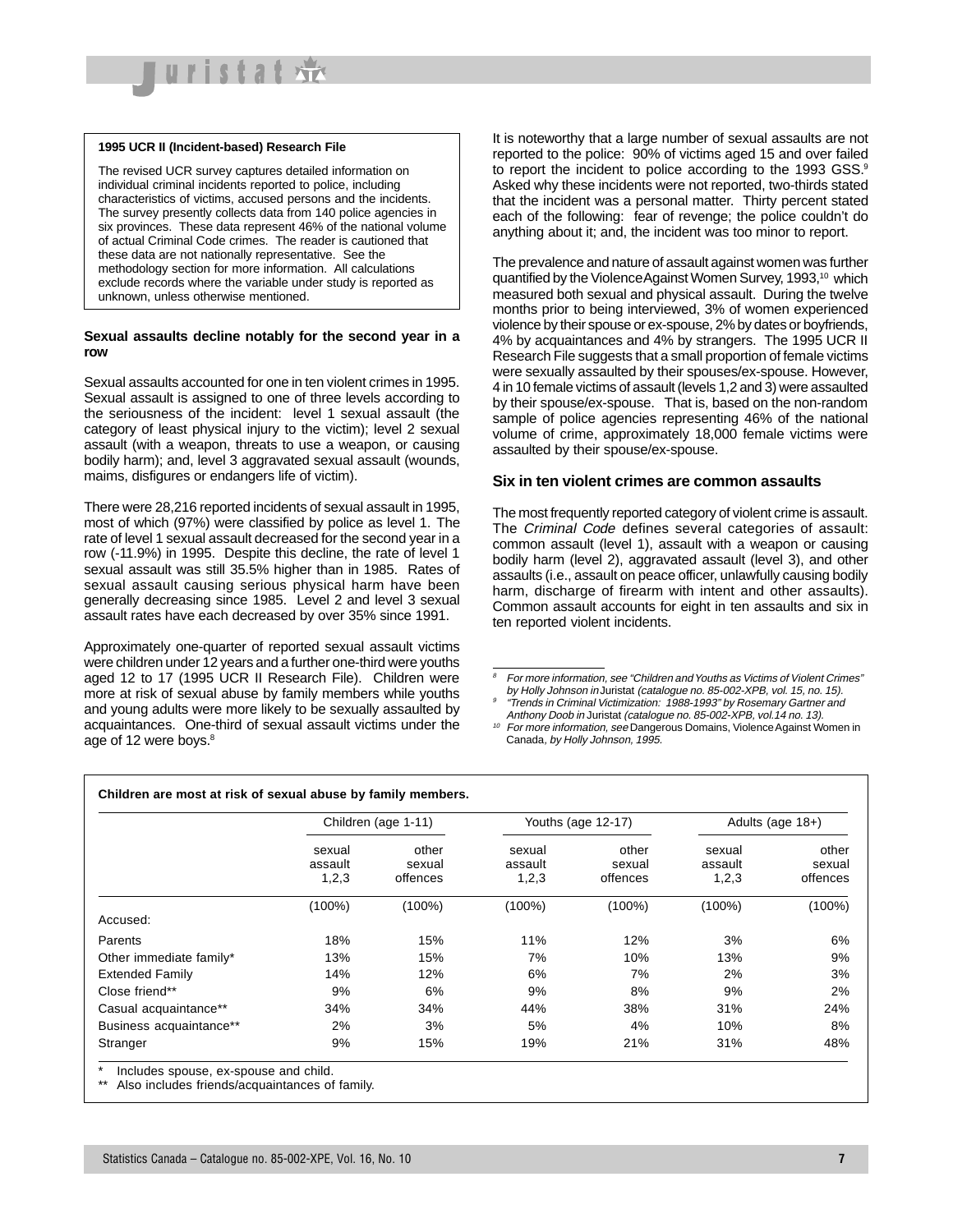

Police recorded 178,046 level 1 assault incidents in 1995. Although the rate for these assaults declined for the second straight year in 1995 (-3.1%), it was still 54.5**%** higher than in 1985. Increases in level 1 assault incidents have strongly influenced the overall increases in violent crime since 1985.

In 1995, police recorded 35,854 incidents of level 2 assault, and 2,771 incidents of level 3 assault. Since 1985, the rate of level 2 assault incidents has not increased as rapidly as the rate for level 1 assaults. The rate of aggravated assault (level 3) incidents declined for the fourth year in a row .

In 1983, Bill C-127 gave police the right to make arrests without a warrant if there were reasonable and probable grounds to believe that an assault had taken place. Police no longer had to witness the assault or see evidence of physical injury in order to make an arrest. The intention of this Bill was to facilitate police action in cases of domestic violence. In fact, however, this amendment has made it easier for police to process all assaults.

For level 1 assault incidents, the cleared-by-charge rate increased steadily from 37% in 1985 to 50% in 1994, before declining slightly in 1995. It is likely that the introduction of Bill C-127 and subsequent changes in police charging practices have influenced the overall rate of assault and, consequently, the rate of reported violent incidents since 1983.

Most victims of assault (75%) knew their assailant: 19% were assaulted by a spouse, 6% by an ex-spouse, 10% by other family members, 8% by a close friend (including intimate and exintimate relationships), 6% by a business acquaintance, and 27% by a casual acquaintance; 25% of victims were assaulted by a stranger (1995 UCR II Research File).

#### **Seven in ten violent crimes solved**

A crime is solved by police when there is sufficient evidence to lay a charge against a suspect. The incident is referred to as cleared, either by charge or otherwise. Cleared-otherwise means that, for a variety of reasons, no charges are laid, although there is an identified suspect and sufficient evidence to lay a charge. Examples of the latter include cases where the alleged offender dies before being formally charged, where the accused is less than 12 years of age, or where a witness refuses to lay charges.

Consistent with past years, clearance rates for violent crimes were three times higher than for property crimes in 1995. Almost three-quarters of violent incidents were cleared (49% by charge and 24% cleared-otherwise), compared with slightly less than one-quarter for property crimes (15% by charge and 7% clearedotherwise). Of all the violent crimes, robbery tends to have the lowest clearance rate (Table 3).

#### Table 3



**Selected Incidents by clearance status, Canada, 1995**

|                                                                                                                                                     |                                              | Cleared                                   |                                              |                                              |  |  |  |
|-----------------------------------------------------------------------------------------------------------------------------------------------------|----------------------------------------------|-------------------------------------------|----------------------------------------------|----------------------------------------------|--|--|--|
|                                                                                                                                                     | Cleared by charge<br>%                       | Cleared otherwise<br>$\%$                 | Total<br>$\frac{0}{0}$                       | $\frac{0}{0}$                                |  |  |  |
| Homicides <sup>1</sup><br>Attempted murder<br>Assaults<br>Sexual assaults<br>Other sexual offences<br>Robbery<br>Abduction<br>Violent crime - Total | 73<br>76<br>52<br>48<br>58<br>27<br>25<br>49 | 8<br>5<br>28<br>21<br>20<br>4<br>32<br>24 | 81<br>82<br>80<br>69<br>78<br>32<br>57<br>74 | 19<br>18<br>20<br>31<br>22<br>68<br>43<br>26 |  |  |  |
| Break and enter<br>Motor vehicle theft<br>Fraud<br>Theft over \$5,000<br>Theft \$5,000 and under<br>Property crime - Total                          | 11<br>9<br>45<br>10<br>13<br>15              | 5<br>5<br>19<br>6                         | 16<br>13<br>64<br>17<br>20<br>23             | 84<br>87<br>36<br>83<br>80<br>77             |  |  |  |
| <b>Mischief</b><br>Arson<br>Prostitution<br>Offensive weapons                                                                                       | 11<br>96<br>55                               | 8<br>9<br>2<br>23                         | 15<br>20<br>98<br>78                         | 85<br>80<br>$\overline{2}$<br>22             |  |  |  |
| <b>Criminal Code without traffic offences - Total</b>                                                                                               | 22                                           | 12                                        | 34                                           | 66                                           |  |  |  |
| Impaired driving <sup>2</sup>                                                                                                                       | 92                                           | 4                                         | 96                                           | 4                                            |  |  |  |
| Cocaine - Possession<br>Cocaine - Trafficking                                                                                                       | 82<br>77                                     | 10<br>3                                   | 92<br>79                                     | 8<br>21                                      |  |  |  |
| Cannabis - Possession<br>Cannabis - Trafficking                                                                                                     | 63<br>76                                     | 28<br>6                                   | 91<br>82                                     | 9<br>18                                      |  |  |  |

<sup>1</sup> Homicide Survey, CCJS.

<sup>2</sup> Includes impaired operation of a vehicle causing death, causing bodily harm, alcohol rate over 80mg, failure/refusal to provide a breath/blood sample.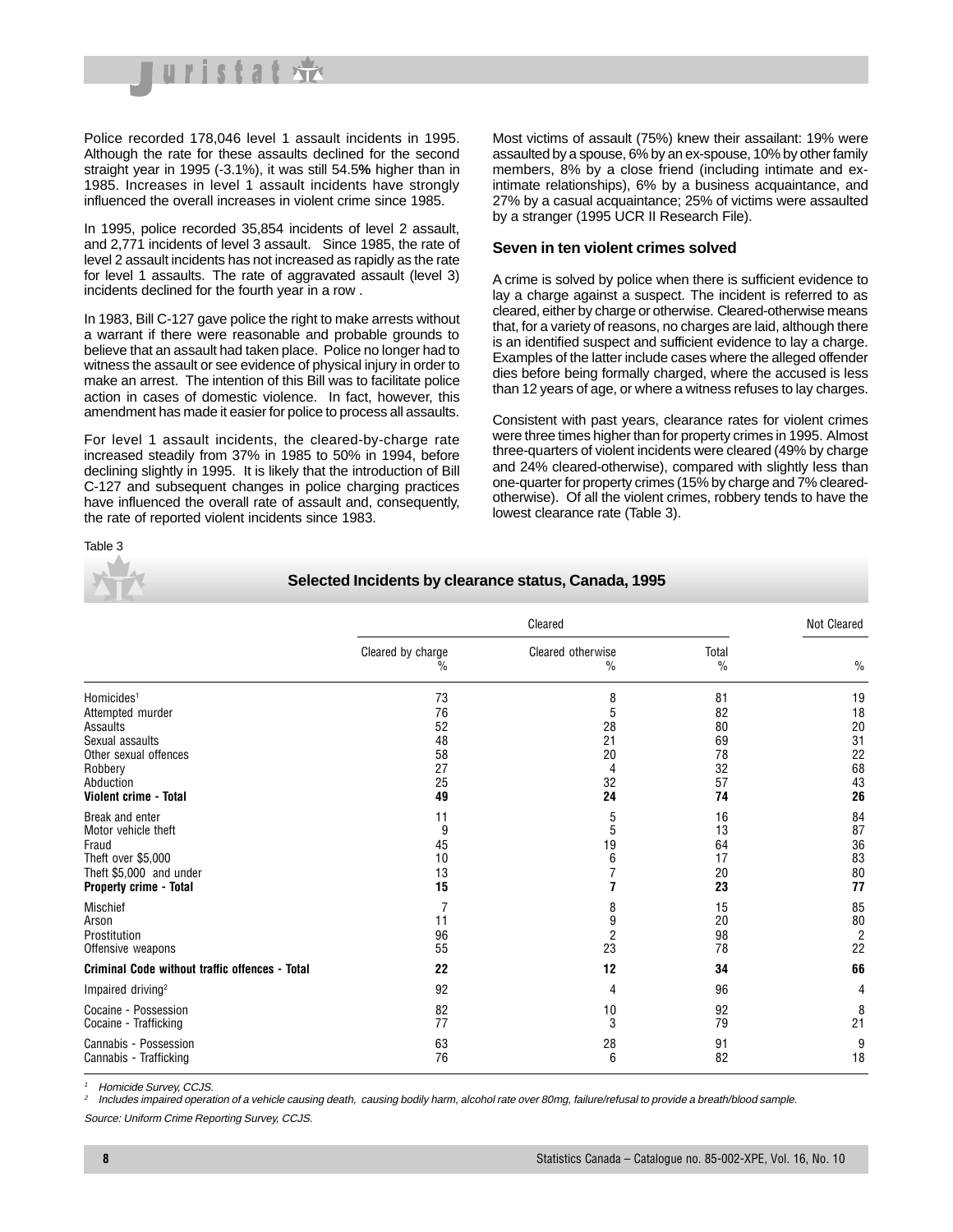

## **Property Crime**

#### **Property crime rate stablized in 1995**

Property incidents involve unlawful acts with the intent of gaining property but do not involve the use or threat of violence. Theft, breaking and entering, fraud and possession of stolen goods are examples of property crimes (Figure 6). After decreasing from 1992 to 1994, the property crime rate remained virtually unchanged in 1995. In 1995, there were 1.6 million property crime incidents. Crimes against property as a proportion of all Criminal Code incidents have generally been declining, from 65% in 1985 to 58% in 1995, primarily due to the rapid increase in the number of violent crimes during the 1980s and early 1990s.





Source: Uniform Crime Reporting Survey, CCJS.

#### **Breaking and entering continues to decline**

In 1995, there were 390,726 reported incidents of breaking and entering (B&E), representing one-quarter of property crimes. The rate of B&Es declined slightly in 1995, marking the fourth consecutive year of decline (Figure 7).

Residential B&Es have fluctuated over the past 10 years, and the rate increased slightly (+2.7%) in 1995, while the rates for business (-3.2%) and other types of B&E (-8.8%) declined.

| Majority of B&E's are residential. |     |
|------------------------------------|-----|
| Residence                          | 60% |
| <b>Business premise</b>            | 28% |
| Other premises                     | 12% |

Victimization survey results (GSS, 1993) suggest that urban dwellings are more likely to be targetted for residential B&Es than rural dwellings, and that semi-detached homes, row houses and duplexes were more likely targets than single, detached dwellings. Rented dwellings were a more likely target than owneroccupied dwellings.

Victims of B&E were also more likely to report this crime to the police than other types of crime; only one-third did not report



Source: Uniform Crime Reporting Survey, CCJS.

victimizations according to the 1993 GSS. Nearly one-half of those who did not report said the incident was too minor or could be dealt with another way.

Claims reported by the membership of the Insurance Bureau of Canada for 1994 for losses through thefts occurring in B&E incidents totalled \$267 million for home-owner insurance claims, \$63 million for tenant insurance claims and \$110 million for commercial claims. The membership of the Insurance Bureau of Canada accounts for 83% of the industry for personal property and 75% of the industry for commercial property.

Audio-visual equipment (televisions, VCRs, stereos) was the most common type of property stolen in residential B&Es (1995 UCR II Research File). In business B&Es, currency and office equipment were the most common property stolen. In other types of B&E (e.g. from sheds, open garages, storage containers), machinery and tools were the most common property stolen, followed by bicycles.

In approximately 2,000 incidents of B&E, a firearm was reported stolen (1995 UCR II Research File).<sup>11</sup> Of the types of stolen property, rifles accounted for 39%, shotguns for 29%, restricted weapons for 9% and other types for 23%. Additionally, in 2,500 incidents of theft, a firearm was reported stolen.

The research file also showed that the median age of persons charged with residential B&E was 19 years, compared to 21 years for business B&Es.

#### **One-third of Criminal Code crimes are thefts**

Canadians were more likely to have suffered from a theft than from any other type of crime. In 1995, the 861,293 incidents of theft, excluding motor vehicle theft and thefts perpetrated through B&E, accounted for one-third of all Criminal Code incidents and over one-half of property crimes. Although the 1995 theft rate was similar to the previous year, this rate has been generally declining since 1991.

<sup>11</sup> More than one type of firearm may be reported stolen in a single B&E.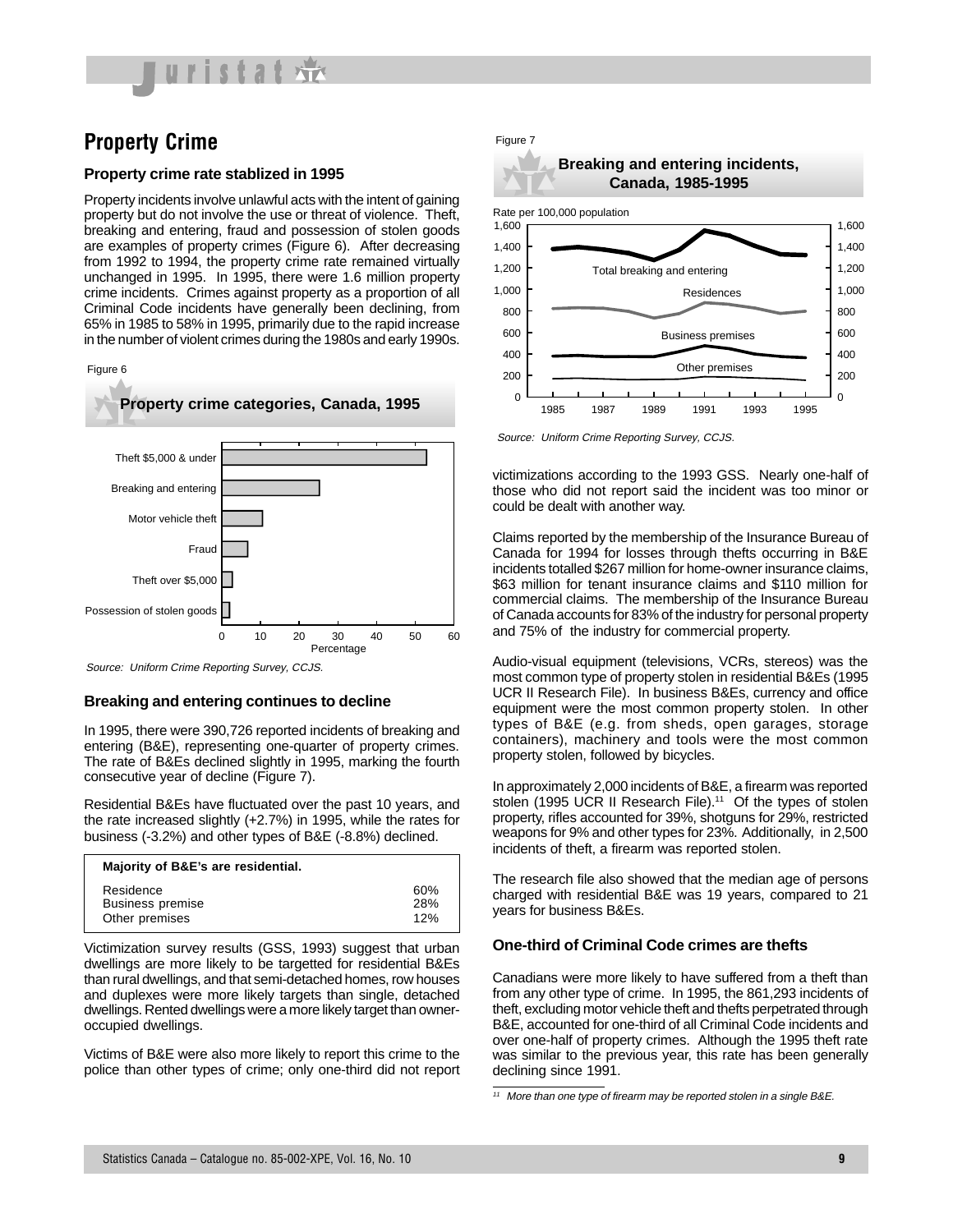

The 1993 General Social Survey (GSS) found that incidents of theft were not being reported to police by 56% of victims of personal property theft and 57% of victims of household property theft. Of those who did not report the theft incident, 54% and 58% respectively felt that the incident was too minor to report.

In February 1995, the Criminal Code was amended to change the dollar cut-off for "theft under" and "theft over" to \$5,000 from \$1,000. The previous revision to the cut-offs had taken place in 1986 when the limit was increased from \$200 to \$1,000. Therefore, the reader is advised not to make historical comparisons in the "theft under/over" counts.

In 1995, there were 820,099 incidents of "theft under \$5,000" and 41,194 reported incidents of "theft \$5,000 and over". One in five "theft under" and "theft over" incidents were cleared by police. A relatively high proportion of persons charged with "theft under" are female (32%), largely for shoplifting (Table 4).

Although the number of shoplifting incidents reported to police represents a small proportion of thefts in comparison with thefts from motor vehicles, the financial loss to retailers is enormous. According to the 1996 Retail Council of Canada's annual survey of retail companies, customers stole almost \$6 million worth of goods per day in 1995. Shoplifting is a major concern among retailers as 52% of inventory losses is attributed to "shoptheft", 25% to employee theft, 18% to administrative errors, and 5% to vendor fraud.<sup>12</sup>

#### **Motor vehicle theft remains stable**

Motor vehicle theft accounted for one in ten property crimes in 1995 (163,293 incidents). From 1988 to 1993, the rate of motor vehicle theft increased by 62.7**%,** levelling off in 1994 and 1995 (Figure 8). In recent years, the rise in popularity of minivans has resulted in an increase in the number of trucks stolen, which include minivans and jeeps.

 $\frac{12}{12}$  Retail Council of Canada, 1996 Crime and Prevention Report, Executive Summary.

Table 4

#### **Persons Charged by Gender and Age, Selected Incidents, 1995**

|                               | Gender       |                | Age Group              |                       | Median Age <sup>1</sup> |         |       |
|-------------------------------|--------------|----------------|------------------------|-----------------------|-------------------------|---------|-------|
|                               | <b>Males</b> | <b>Females</b> | Adults<br>(age $18+$ ) | Youths<br>(age 12-17) | <b>Males</b>            | Females | Total |
|                               | $\%$         | $\frac{0}{0}$  | $\%$                   | $\frac{0}{0}$         |                         |         |       |
| Homicides <sup>2</sup>        | 87           | 13             | 87                     | 13                    | 28                      | 30      | 28    |
| Attempted murder              | 90           | 10             | 89                     | 11                    | 26                      | 26      | 26    |
| Assaults                      | 85           | 15             | 85                     | 15                    | 30                      | 27      | 30    |
| Sexual assaults               | 98           | $\sqrt{2}$     | 85                     | 15                    | 32                      | 32      | 32    |
| Other sexual offences         | 96           | $\overline{4}$ | 84                     | 16                    | 34                      | 24      | 34    |
| Robbery                       | 89           | 11             | 65                     | 35                    | 22                      | 20      | 22    |
| Abduction                     | 71           | 29             | 95                     | 5                     | 31                      | 31      | 31    |
| Violent crime - Total         | 86           | 14             | 84                     | 16                    | 29                      | 27      | 29    |
| Break and enter               | 93           | $\overline{7}$ | 60                     | 40                    | 19                      | 20      | 19    |
| Motor vehicle theft           | 92           | 8              | 55                     | 45                    | 19                      | 18      | 19    |
| Fraud                         | 71           | 29             | 93                     | $\overline{7}$        | 29                      | 29      | 29    |
| Theft over \$5.000            | 82           | 18             | 80                     | 20                    | 23                      | 30      | 24    |
| Theft \$5,000 and under       | 68           | 32             | 69                     | 31                    | 25                      | 27      | 26    |
| <b>Property crime - Total</b> | 77           | 23             | 70                     | 30                    | 23                      | 27      | 24    |
| <b>Mischief</b>               | 89           | 11             | 68                     | 32                    | 22                      | 27      | 23    |
| Arson                         | 86           | 14             | 56                     | 44                    | 19                      | 33      | 20    |
| Prostitution                  | 46           | 54             | 97                     | 3                     | 33                      | 27      | 29    |
| Offensive weapons             | 92           | 8              | 79                     | 21                    | 26                      | 26      | 26    |
| <b>Criminal Code - Total</b>  | 82           | 18             | 77                     | 23                    | 26                      | 27      | 26    |
| Impaired driving <sup>3</sup> | 90           | 10             | 100                    | $\cdot$ .             | 34                      | 34      | 34    |
| Cocaine - Possession          | 82           | 18             | 95                     | 5                     | 29                      | 29      | 29    |
| Cocaine - Trafficking         | 84           | 16             | 96                     | 4                     | 29                      | 28      | 29    |
| Cannabis - Possession         | 90           | 10             | 83                     | 17                    | 22                      | 23      | 22    |
| Cannabis - Trafficking        | 86           | 14             | 89                     | 11                    | 26                      | 29      | 26    |

<sup>1</sup> 1995 Uniform Crime Reporting Incident-based Research File - CCJS, representing 46% of the national volume of crime.

Homicide Survey, CCJS.

Includes impaired operation of a vehicle causing death, causing bodily harm, alcohol rate over 80mg, failure/refusal to provide a breath/blood sample. .. not available.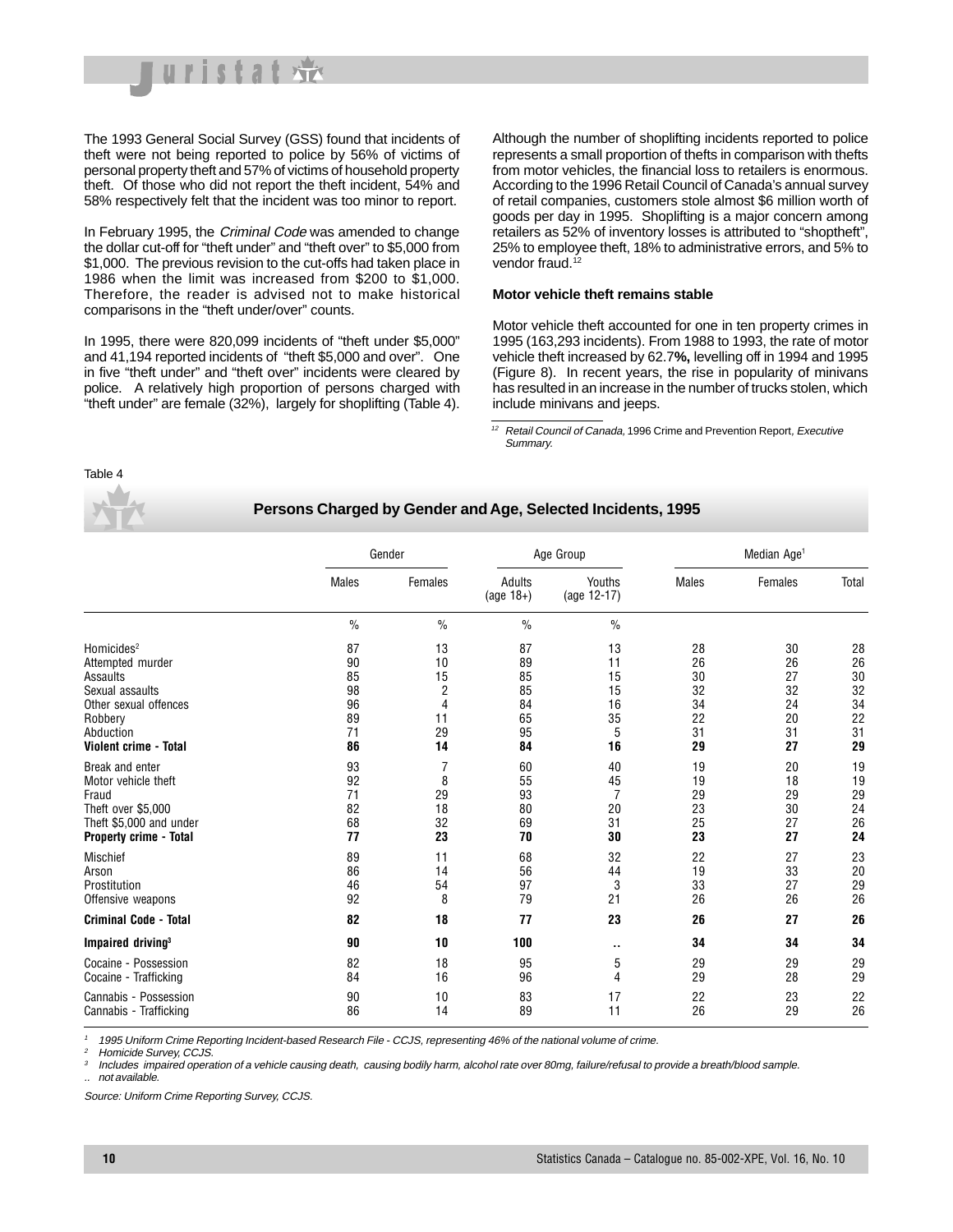

| Theft of trucks accounts for over one in four motor<br>vehicle thefts in 1995. |     |
|--------------------------------------------------------------------------------|-----|
| Auto theft                                                                     | 64% |
| Theft of trucks (includes jeeps, minivans)                                     | 27% |
| Theft of motorcyles                                                            | 4%  |
| Theft of other vehicles                                                        | 6%  |

Although motor vehicle theft represented a relatively small proportion of theft incidents in 1995 (16%), the financial losses are enormous. Research suggests that the total dollar value of property stolen or damaged in motor vehicle crime approximated \$1.6 billion in 1993, whereas losses from credit card fraud and robberies totalled approximately \$77 million.13 In addition, 4 in 10 of property theft under and over incidents were from motor vehicles.

In 1995, 13% of motor vehicle theft incidents were cleared (9% by charge), consistent with recent years. Of the 15,442 persons charged, 92% were male. Motor vehicle theft is generally described as a youth crime: almost half of all persons charged with this crime were aged 12-17.

A 1994 study in British Columbia suggested that crime prevention strategies to curb the incidence of auto theft should consider not only the type of vehicle targetted, but also the motivation of the perpetrator.<sup>14</sup> The researchers found that young offenders in B.C. who target older Japanese manufactured vehicles were responsible for a disproportionate amount of auto theft; there was little evidence to suggest that auto theft was a result of "organized, profit-motivated adult offenders". Joy-riding (autotheft for temporary use) was widespread and carried out by thrill-seeking youths.

<sup>14</sup> "Exploring Auto Theft in British Columbia" by Zachery Fleming, Patricia Brantingham and Paul Brantingham, in Crime Prevention Studies, Ronald V. Clarke (ed.), 1994, Vol. 3.





#### **Other Criminal Code Incidents**

The over 800,000 Criminal Code crimes which are not in the violent or property crime categories are reported under the category "other Criminal Code" (Figure 9). These crimes account for 3 in 10 Criminal Code incidents and include such crimes as mischief, bail violations, disturbing the peace, arson, prostitution and offensive weapons.



Source: Uniform Crime Reporting Survey, CCJS.

#### **Weapons offences decline**

Offensive weapon crimes include possession/use of prohibited and restricted weapons, possession of a weapon for the purpose of committing a crime, and careless use of a firearm. Prohibited weapons are those which are illegal to possess except by police officers/peace officers and members of the military. These weapons include spring-loaded knives, nunchaku sticks, rapidfire firearms, and sawed-off shotguns or rifles. Restricted weapons, such as handguns, are those which may be owned under certain conditions. Though many firearms, such as rifles and shotguns, may be legally possessed, certain types may be prohibited or restricted.

Bill C-68, proclaimed on January 1, 1996, requires that all firearm owners must obtain a Firearms Licence by January, 2001. This licence replaces the Firearms Acquisition Certificate in use since 1977. Commencing January 1, 1998, each weapon must be registered within five years and a Registration Certificate will be issued. Bill C-68 also provides for tougher penalties for using a firearm while committing a crime.

In 1995, offensive weapons incidents accounted for less than 1% of Criminal Code incidents. The rate of offensive weapons incidents fluctuated after 1989, following years of stability. In 1995, however, these crimes decreased considerably (-8.5%).

#### **Mischief accounts for one in seven Criminal Code incidents**

In 1995, almost 380,000 mischief incidents were reported, Source: Uniform Crime Reporting Survey, CCJS. The Survey of Criminal Code crimes. The general Source: Uniform Crime Reporting Survey, CCJS.

 $13$  See "Motor Vehicle Crimes" by Peter Morrison and Rebecca Kong in Juristat (catalogue no. 85-002-XPB, vol.16, no. 2).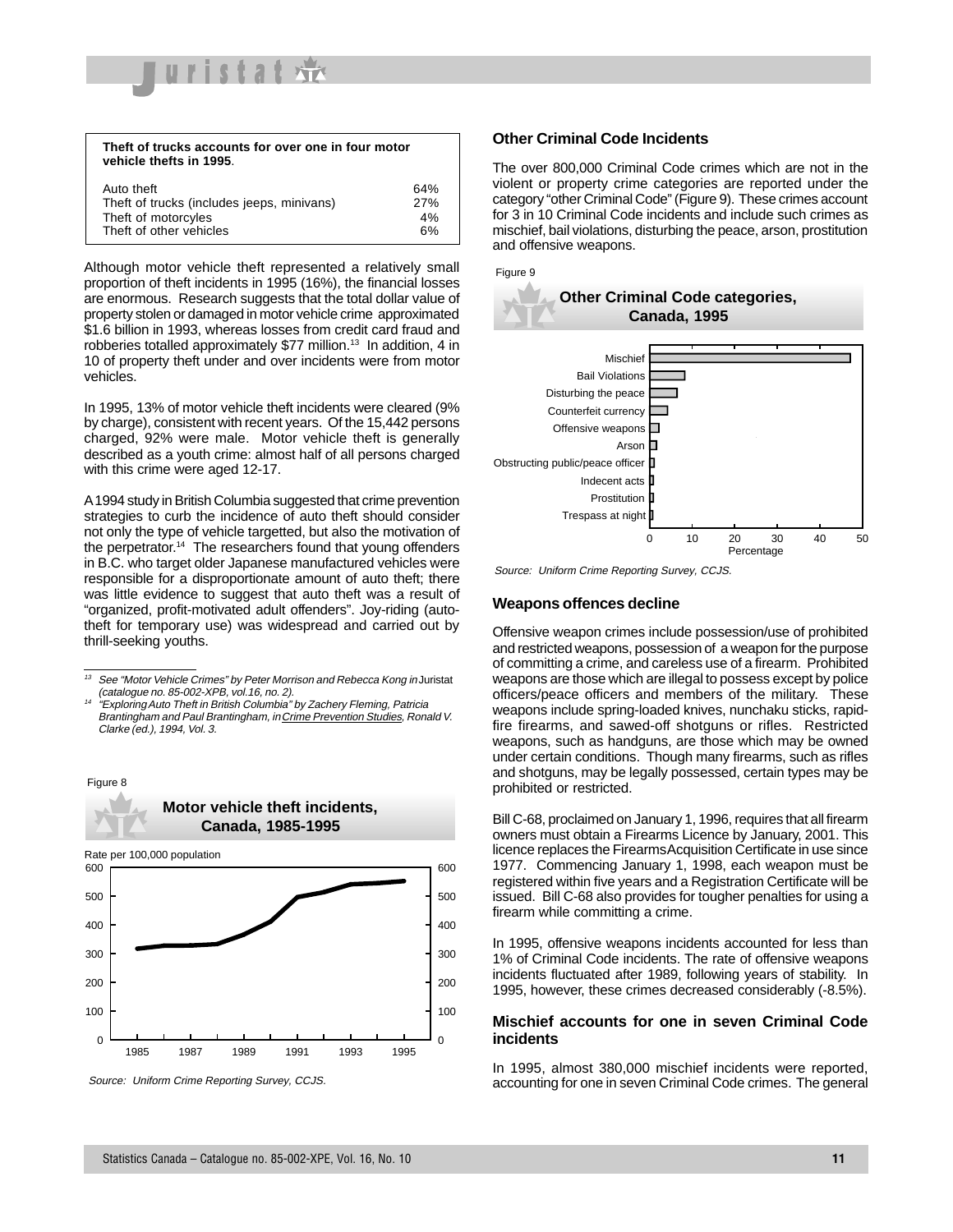

decline in the rate of mischief incidents continued in 1995, with a 5.4% decrease. Clearance rates for mischief incidents are low, as perpetrators are not easily identified: 15% of mischief incidents were cleared in 1995 (7% by charge).

#### **Prostitution-related incidents increase across the country**

Most prostitution-related crimes involve communicating with a person for the purpose of engaging in prostitution (including both prostitutes and clients) or stopping a vehicle for the same purpose. The rate of prostitution incidents reported by police increased notably (+27.0%) in 1995, following a 49.3% decrease from 1991 to 1994. The reporting of prostitution incidents is highly sensitive to police enforcement practices. The reader is cautioned that these practices may vary over time and across provinces and municipalities.

In 1995, 7,646 persons were charged with prostitution-related crimes, 54% of whom were female. Although some males charged were living from the avails of prostitution or were themselves prostitutes, the majority of them were clients. Only 3% of persons charged in prostitution incidents in 1995 were youths. Although child prostitution is a serious concern for Canadians, the UCR counts may not reflect their actual numbers, as youths are often diverted to social services by police in lieu of being charged.

### **Criminal Code Traffic Incidents**

Police reported 172,437 incidents involving Criminal Code traffic crimes in 1995, down 8.6% from 1994 rate. Impaired driving accounted for 59% of these incidents in 1995, failure to stop and remain at the scene of an accident accounted for 31%, and dangerous driving, and driving while prohibited comprised the remaining 10%.

#### **Impaired driving incidents continue to decline**

Impaired driving offences include impaired operation of a motor vehicle, boat or aircraft, driving with over .08% alcohol in the bloodstream, and failing to provide a breath and/or blood sample when requested by a police officer. In 1995, 82,792 persons were charged with impaired driving, down 7.7% from 1994 and consistent with the long-term trend of declining rates. Since 1985, the rate of persons charged with impaired driving has declined annually (Figure 10a), representing an average annual decline of 5.7%. In 1995, Ontario, Newfoundland, and British Columbia had the lowest charge rates and Saskatchewan, Prince Edward Island and Alberta had the highest charge rates (Figure 10b).

Contrary to popular belief, young persons were not largely responsible for the drinking and driving problem. Consistent with earlier UCR incident-based findings,<sup>15</sup> the 30-34 age group was the most likely to be charged with impaired driving in 1995. This age group accounted for 2 in 10 persons charged (1995 UCR II Research File).

This declining trend may reflect the success of anti-drinking and driving campaigns across Canada, which have contributed to making drinking and driving socially unacceptable. In addition, alcohol consumption has been gradually decreasing over the past decade. The rate of persons charged in impaired driving incidents is also affected by police enforcement practices. Roadside-testing and random checking of drivers by police act as deterrents to drinking and driving, but also increase the probability of detecting impaired drivers. A final factor to consider is the trend in the number of "roadside suspensions" handed out by police, although national data are currently not available. It should be noted that all these practices may vary over time and across provinces and municipalities.



Source: Uniform Crime Reporting Survey, CCJS.

Figure 10b



Rate per 100,000 population



<sup>15</sup> See "Impaired Driving - Canada, 1994" by Andy Birkenmayer in Juristat (catalogue no. 85-002-XPB, vol. 15, no. 14).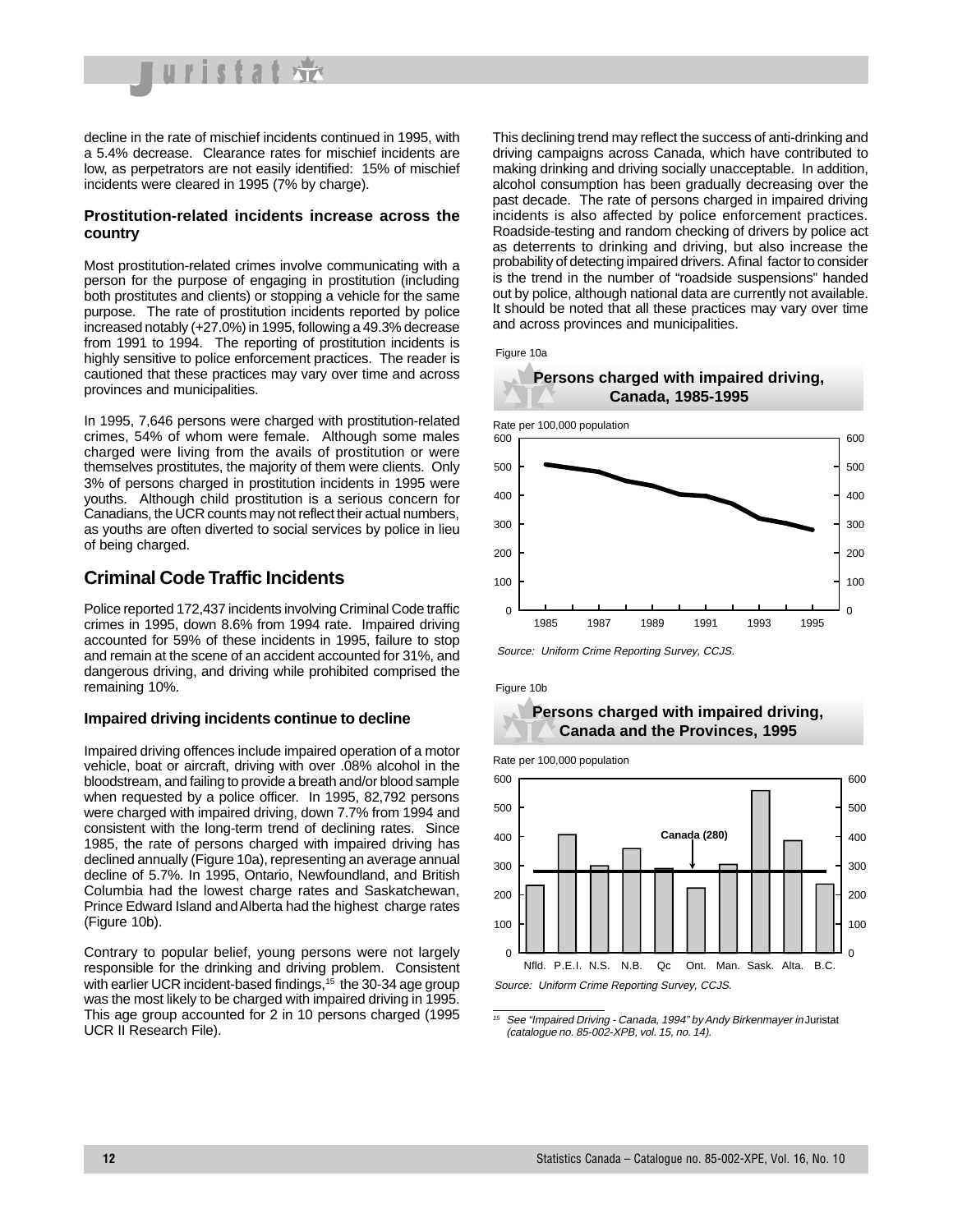

## **Drugs**

#### **Cannabis incidents up, cocaine down**

Drug incidents involve offences under two federal statutes: the Narcotics Control Act, which deals with illicit drugs, (e.g. cannabis, cocaine and heroin) and the Food and Drugs Act, which deals with controlled and restricted drugs (e.g amphetamines and LSD). Cannabis offences accounted for 7 in 10 of the 61,660 drug-related incidents reported in 1995.

|                                                                                | <b>Total Drugs</b><br>$(100\%)$ | Possession Trafficking<br>$(100\%)$ | $(100\%)$         | Importation<br>$(100\%)$ |
|--------------------------------------------------------------------------------|---------------------------------|-------------------------------------|-------------------|--------------------------|
| Cannabis<br>Cocaine<br>Other e.g.<br>heroin<br>restricted/<br>controlled drugs | 71%<br>18%<br>11%               | 79%<br>13%<br>9%                    | 49%<br>37%<br>14% | 56%<br>30%<br>14%        |
|                                                                                | Cultivation/<br>Other           | Possession Trafficking              |                   | Importation              |
| Total Drugs (100%)                                                             | 8%                              | 63%                                 | 27%               | 2%                       |

The rate of drug-related incidents has fluctuated in recent years. The 1995 rate was 1.3% higher than in 1994, largely due to an increase in cannabis incidents. The rate of cannabis incidents increased (+6.9%), while declines were reported in cocaine (-9.1%) and other drug incidents (-12.4%). The recent decline in cocaine incidents contrasts the sharp increases seen prior to 1992: the rate of cocaine incidents had more than tripled from 1985 to 1991 (Figure 11).

Historically, the majority of drug incidents involve "possession" (63% in 1995), although this proportion has gradually been declining since 1985. Most possession incidents involve cannabis. Trends in drug-related crimes are influenced by police enforcement activities, similar to those for prostitution and impaired driving.





Source: Uniform Crime Reporting Survey, CCJS.

## **Selected Demographics of Crime**

#### **Most persons charged are male**

Eight in ten persons charged with crimes in 1995 were male. There were some notable differences between the types of offences for which males and females were charged. Although females represented less than 20% of offenders overall, they were charged in 54% of prostitution, 29% of abduction, 32% of "theft under \$5,000" (mainly shoplifting), and 30% of fraud (Table 4).

#### **Victims as likely to be female as male**

Half of violent crime victims in 1995 were female (1995 UCR II Research File). Females accounted for most sexual assault victims (85%), and more than half of level 1 assault victims (53%). Victims of robbery and level 2 and 3 assaults were more likely to be male (61%, 65% and 79% respectively). (Table 5)

#### **Persons accused of property crimes are younger than those accused of violent crimes**

Persons accused<sup>16</sup> of violent crimes tended to be older than persons accused of property crimes (1995 UCR II Research File) (Figure 12, Figure 13). Property crimes tended to involve youths or young adults aged 13 to 21 years. Persons aged 15 to 34 were implicated in a relatively high proportion of violent crimes. The involvement in violent crime of persons over the age of 30 gradually decreased with age. Of the accused who were charged with property crimes, a median age of 24 was reported compared with a median age of 29 for violent crimes (Table 4).

 $16$  Persons accused refers to those involved in incidents "cleared by charge" and "cleared otherwise".



Source: Non-random sample of 140 police agencies, accounting for 46% of the national volume of crime. The data are not nationally representative.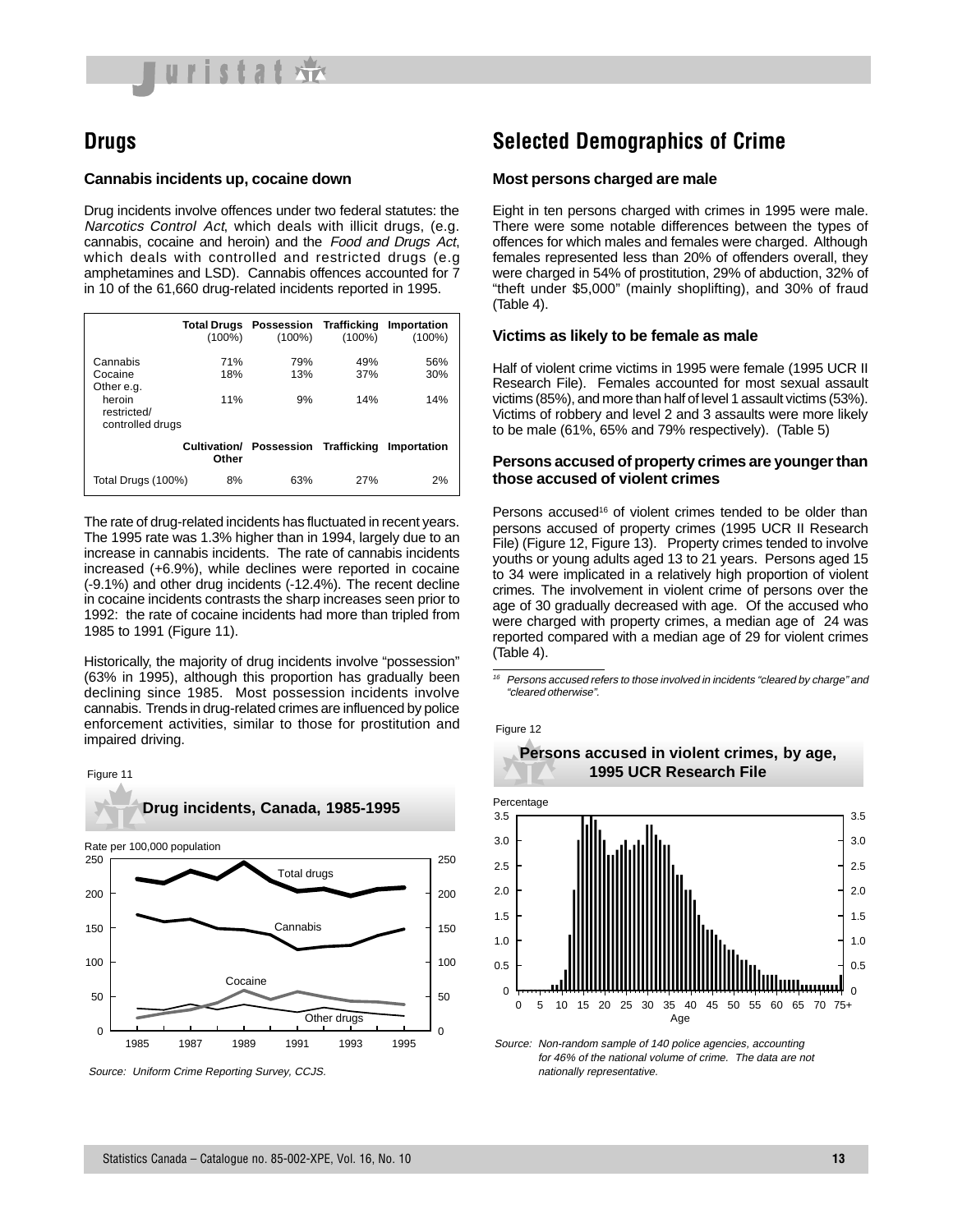

#### Table 5

#### **Victims of Selected Incidents by Gender and Age, 1995 UCR Research File**

|                             |               | Gender        | Median Age |         |       |  |  |  |
|-----------------------------|---------------|---------------|------------|---------|-------|--|--|--|
|                             | Male          | Female        | Males      | Females | Total |  |  |  |
|                             | $\frac{0}{0}$ | $\frac{0}{0}$ |            |         |       |  |  |  |
| Homicides <sup>1</sup>      | 67            | 33            | 34         | 35      | 34    |  |  |  |
| Attempted murder            | 77            | 23            | 28         | 34      | 29    |  |  |  |
| Assaults                    | 53            | 47            | 26         | 28      | 27    |  |  |  |
| Sexual assaults             | 15            | 85            | 11         | 17      | 16    |  |  |  |
| Other sexual offences       | 23            | 77            | 11         | 13      | 12    |  |  |  |
| Robbery                     | 61            | 39            | 25         | 33      | 28    |  |  |  |
| Abduction                   | 41            | 59            | 5          | 6       | 5     |  |  |  |
| Victims of violence - Total | 50            | 50            | 26         | 27      | 26    |  |  |  |

<sup>1</sup> Homicide Survey, CCJS.

Source: 1995 Uniform Crime Reporting Incident-based Research File - CCJS, representing 46% of the national volume of crime.





Source: Non-random sample of 140 police agencies, accounting for 46% of the national volume of crime. The data are not nationally representative.

Victims of violent crimes aged 14 to 32 years account for 55% of all victims (1995 UCR II Research File) (Figure 14). The median age of violent crime victims was 26 years. Victims of sexual assault tended to be slightly younger than victims of other types of violent crime. The UCR incident-based survey does not capture characteristics of victims of property crime.

## **Youth Crime**

#### **Rate of youths charged stable**

In total, 120,632 youths were charged with Criminal Code crimes in 1995. The youth charge rate remained stable in 1995, following three consecutive annual decreases. Six in ten youths charged in Criminal Code incidents in 1995 were charged with property crimes, while two in ten youths were charged with violent crimes.





Source: Non-random sample of 140 police agencies, accounting for 46% of the national volume of crime. The data are not nationally representative.

|                                  | Youths charged<br>$(100\%)$ | <b>Adults charged</b><br>$(100\%)$ |
|----------------------------------|-----------------------------|------------------------------------|
| <b>Total violent</b>             | 19%                         | 29%                                |
| assaults                         | 14%                         | 24%                                |
| robbery                          | 3%                          | 2%                                 |
| <b>Total property</b>            | 56%                         | 39%                                |
| theft over & under               | 28%                         | 19%                                |
| breaking and entering            | 15%                         | 7%                                 |
| theft motor vehicle              | 6%                          | 2%                                 |
| <b>Total other Criminal Code</b> | 25%                         | 32%                                |
| mischief                         | 6%                          | 4%                                 |

Youths accounted for 4 in 10 persons charged with motor vehicle theft, breaking and entering, arson, and robbery (Table 4).

The rate of youths charged with violent crime increased (+2.4%) in 1995, after remaining stable in 1994, and remains more than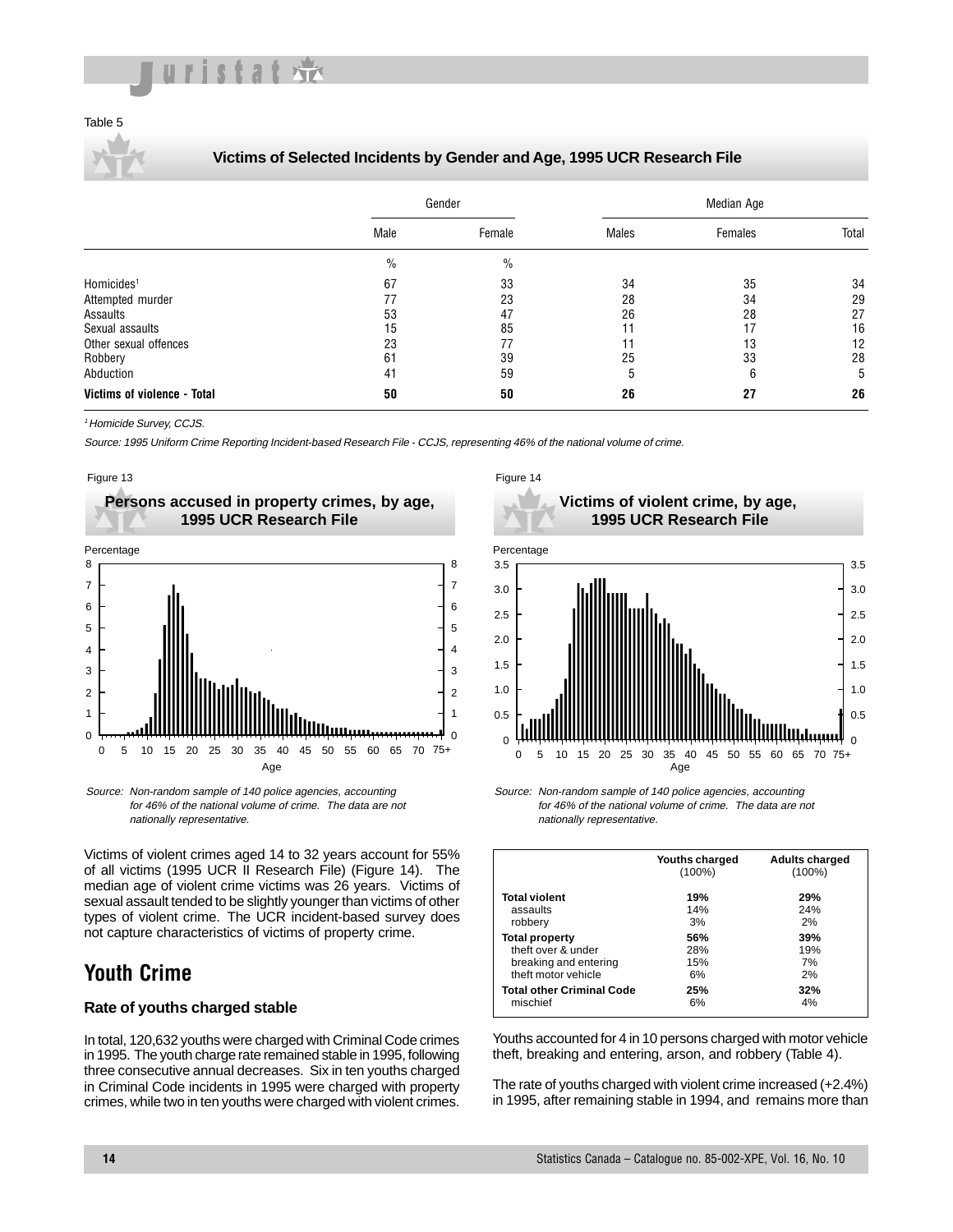

twice the rate in 1986, the first year following the implementation of the uniform maximum age provisions of the Young Offenders Act. By comparison, the rate of adults charged with violent crimes increased 46% between 1986 and 1993, and declined the following years.

The rate of youths charged with property crimes has been declining since 1991. Youths charged with other Criminal Code offences increased slightly (+2.5%) for the first time since 1991 (Table 6).

Young persons in conflict with the law may be charged or dealt with "otherwise", as mentioned earlier in the report. The decision to proceed with laying a charge is influenced by many factors, one of which is the eligibility of the youth for an alternative measures program. As outlined in the YOA, the objective of alternative measures (AM) is to avoid court proceedings for young persons, provided certain conditions are met. Generally, referrals to AM programs are made before charges are laid and reserved for first time offenders.17 Charge rates are influenced by the extent to which AM is used, and the process established for AM. Consequently, the youth charge rate is not a perfect indicator of the prevalence of youth crime, particularly with respect to measuring relatively minor incidents committed by first time offenders.

#### **Provincial Comparisons**

There is considerable regional variation in the distribution of reported crime across Canada. Crime rates in the Atlantic provinces and Quebec are generally lower than those in Ontario, which in turn are lower than rates in the Western provinces (Figure 15a,15b). Historically, crime rates in the Yukon and Northwest Territories have been higher than those in the provinces. Provincial crime rates in 1995 ranged from a low of 5,380 incidents per 100,000 population in Newfoundland to 13,898 per 100,000 in British Columbia (Table 7).

**Violent crime, Canada and the provinces,** 









Rate per 100,000 population



Source: Uniform Crime Reporting Survey, CCJS.

Five of the provinces followed the national decline in the crime rate in 1995, with the largest decreases reported in Manitoba (-5.8%), Newfoundland (-3.6%) and Alberta (-3.5%). Increases in the overall crime rate were reported in Saskatchewan (+5.1%) and Prince Edward Island (+2.0%) while the rate remained stable in New Brunswick, Quebec, and Ontario. Although the overall crime rate in PEI increased, it is still among the lowest in Canada.

While Canada's violent crime rate declined (-4.1%) in 1995, one province experienced an increase: Saskatchewan (+5.8%). Nova Scotia remained stable, while all other jurisdictions reported declines, with the most substantial being in Quebec (-7.5%), and Manitoba (-6.1%).

Five of the provinces experienced an increase in property crime. The largest increases were found in Prince Edward Island (+6.4%) and Saskatchewan (+4.9%), whereas the largest decreases were reported by Manitoba (-8.2%), Newfoundland (-5.6%) and Alberta (-4.0%).

#### **Census Metropolitan Area Comparisons**

In response to concerns over the comparability of crime rates among police forces which may differ in their mix of urban/ suburban populations and boundaries, this year's report uses the Census Metropolitan Area (CMA) as the standard geographical unit. A CMA refers to a large urban core (over 100,000 population) together with adjacent urban and rural areas that have a high degree of economic and social integration. Usually, more than one police force is responsible for enforcing the law within the boundaries of a CMA. Although there are 25 CMAs in Canada, only the nine largest (over 500,000 population) are examined in this report (Figure 16a,16b). Data for the remaining 16 CMAs are available on request and will be analyzed in an upcoming Juristat to be released later this year.

See "National Summary of Alternative Measures Services for Young Persons" in Juristat (catalogue no. 85-205-XPB, vol. 10, no. 2).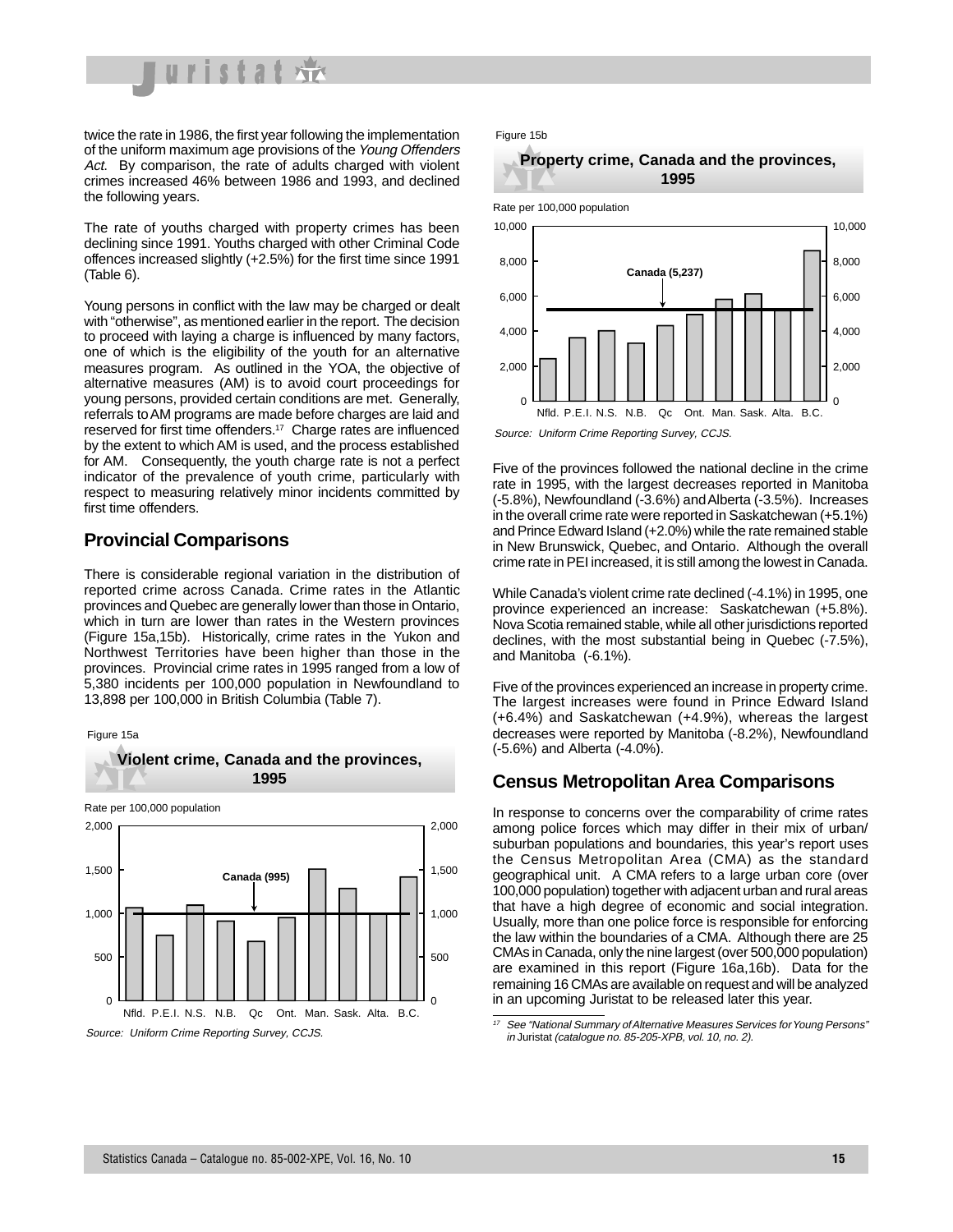

#### Table 6

**Youths Charged in Criminal Code Incidents, Canada, 1986 - 19951**

|                            | 1986      | 1987      | 1988      | 1989      | 1990      | 1991      | 1992      | 1993      | 1994      | 1995      |
|----------------------------|-----------|-----------|-----------|-----------|-----------|-----------|-----------|-----------|-----------|-----------|
| Population (aged 12-17)    | 2,272,400 | 2,260,900 | 2,249,500 | 2,245,700 | 2,260,100 | 2,284,800 | 2,315,800 | 2,341,200 | 2,360,400 | 2,384,600 |
| <b>Violent crime</b>       |           |           |           |           |           |           |           |           |           |           |
| number                     | 9,275     | 10,165    | 11,437    | 13,780    | 15,690    | 18,919    | 20,028    | 21,477    | 21,629    | 22,375    |
| rate<br>% change in rate   | 408       | 450       | 508       | 614       | 694       | 828       | 865       | 917       | 916       | 938       |
| from previous year         | $\cdots$  | 10.2      | 13.1      | 20.7      | 13.1      | 19.3      | 4.4       | 6.1       | $-0.1$    | 2.4       |
| <b>Property crime</b>      |           |           |           |           |           |           |           |           |           |           |
| number                     | 78,862    | 74,769    | 74,316    | 76,317    | 83,741    | 91,656    | 83,603    | 74,981    | 68,907    | 68,138    |
| rate                       | 3,470     | 3,307     | 3,304     | 3,398     | 3,705     | 4,012     | 3,610     | 3,203     | 2,919     | 2,857     |
| % change in rate           |           |           |           |           |           |           |           |           |           |           |
| from previous year         | $\cdots$  | $-4.7$    | $-0.1$    | 2.9       | 9.0       | 8.3       | $-10.0$   | $-11.3$   | $-8.8$    | $-2.1$    |
| <b>Other Criminal Code</b> |           |           |           |           |           |           |           |           |           |           |
| number                     | 20,869    | 22,764    | 24,136    | 25,865    | 27,118    | 31,741    | 31,651    | 30,429    | 29,089    | 30,119    |
| rate                       | 918       | 1,007     | 1,073     | 1,152     | 1,200     | 1,389     | 1,367     | 1,300     | 1,232     | 1,263     |
| % change in rate           |           |           |           |           |           |           |           |           |           |           |
| from previous year         | $\cdots$  | 9.6       | 6.6       | 7.3       | 4.2       | 15.8      | $-1.6$    | $-4.9$    | $-5.2$    | 2.5       |
| <b>Total Criminal Code</b> |           |           |           |           |           |           |           |           |           |           |
| number                     | 109,006   | 107,698   | 109,889   | 115,962   | 126,549   | 142,316   | 135,282   | 126,887   | 119,625   | 120,632   |
| rate                       | 4,797     | 4,764     | 4,885     | 5,164     | 5,599     | 6,229     | 5,842     | 5,420     | 5,068     | 5,059     |
| % change in rate           |           |           |           |           |           |           |           |           |           |           |
| from previous year         | $\cdots$  | $-0.7$    | 2.6       | 5.7       | 8.4       | 11.2      | $-6.2$    | $-7.2$    | $-6.5$    | $-0.2$    |

Rates are calculated on the basis of 100,000 youths. The population estimates are provided by Statistics Canada, Census and Demographic Statistics, Demography Division.

Populations as of July 1st: revised intercensal estimates from 1985 to 1990, final postcensal estimates for 1991 and 1992, updated postcensal estimates for 1993, 1994 and 1995.

revised.

figures not appropriate.

Source: Uniform Crime Reporting Survey, CCJS.

#### Figure 16a



**Violent crime for major** 

Source: Uniform Crime Reporting Survey, CCJS.

#### Figure 16b





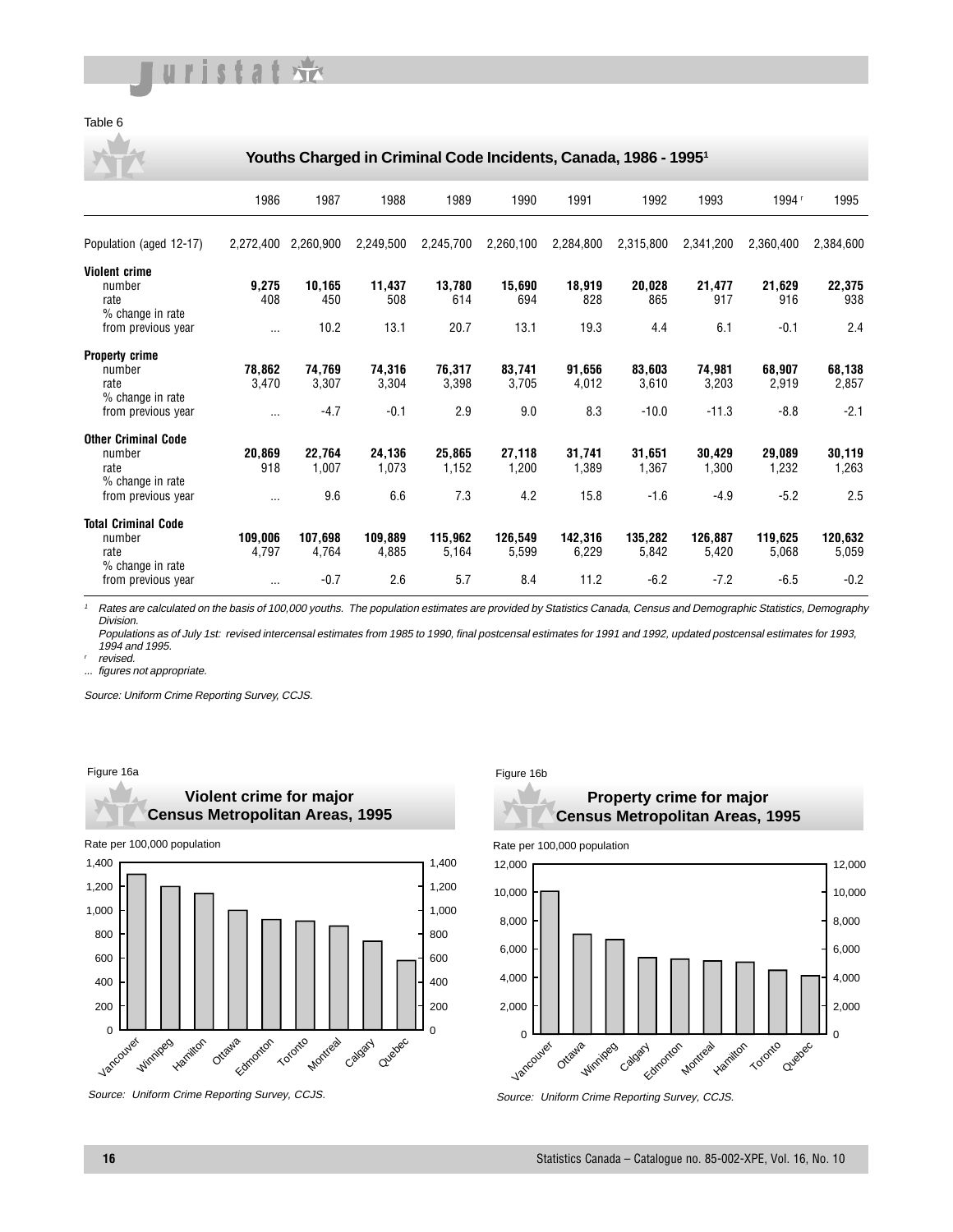

Six of the nine largest metropolitan areas reported a drop in their overall crime rate in 1995, ranging from 1.0% in Hamilton to 8.7% in Winnipeg while the rate remained stable in Vancouver (-0.7%) and Ottawa (+0.2%)(Table 8). Vancouver reported the highest overall crime rate, 32% higher than the second highest metropolitan area, Ottawa. This was mainly due to significantly higher property crime rates. Quebec City reported the lowest crime rate, followed by Toronto and Montreal.

All major urban areas, except for Hamilton (+2.6%), showed declines in their 1995 violent crime rate, with large declines in Calgary (-11.0%), Montreal (-9.7%) and Winnipeg (-7.1%). Vancouver reported the highest violent crime rate, closely followed by Winnipeg and Hamilton. Quebec City was the lowest, with Calgary and Montreal second and third lowest, respectively. Quebec City was among the lowest in all major violent crime categories. Vancouver was highest for homicide, Hamilton for assault, Edmonton for sexual assault, and Winnipeg for robbery.

Only Vancouver (+6.2%), Ottawa (+3.3%), and Quebec City (+1.9%) reported increases in their property crime rate, with large decreases reported in Winnipeg (-9.7%), Calgary (-7.6%), and Edmonton (-5.4%). Vancouver's property crime rate was 43% higher than the next closest metropolitan area, Ottawa. For breaking and entering, Vancouver showed the highest rate and Toronto the lowest. For motor vehicle theft, Winnipeg was the highest and Quebec the lowest.

#### **Methodology - Uniform Crime Reporting Survey**

The Uniform Crime Reporting (UCR) Survey was developed by Statistics Canada with the co-operation and assistance of the Canadian Association of Chiefs of Police. The aggregate UCR survey, which became operational in 1962, collects crime and traffic statistics reported by police agencies in Canada. UCR survey data reflect reported crime that has been substantiated through police investigation.

Currently, there are two levels of detail collected by the UCR survey:

- 1**. Aggregate UCR Survey** The aggregate-based UCR survey records the number of incidents reported to the police. It includes the number of reported offences, the number of actual offences, those that are unfounded, the number of offences cleared by charge, the number of persons charged by sex and by an adult/youth breakdown. It does not include victim characteristics. Unless otherwise mentioned, all analysis in this report is based on aggregate survey counts.
- 2**. Revised UCR Survey (UCR II Incident-based Research File)** - The incident-based survey captures detailed

information on individual criminal incidents reported to police, including characteristics of victims, accused persons and the incidents, based on data collected from 140 agencies in six provinces through the Revised UCR Survey. These data represent 46% of the national volume of actual Criminal Code crimes.

The 1995 research file contains approximately 1.3 million incident records, 500,000 accused records, and 130,000 victim records (victim information is only collected for violent crimes). The distribution of these incidents by province is as follows: 39**%** from Quebec, 37**%** from Ontario, 10% from Alberta, 8**%** from British Columbia, 5% from Saskatchewan, and 0.8% from New Brunswick. Other than Quebec, the data are primarily from urban police departments. The reader is cautioned that these data are not nationally representative. Continuity with the aggregate survey data is maintained by a conversion of the incident-based data to aggregate counts at year-end.

The aggregate UCR survey classifies incidents according to the most serious offence in the incident, (generally the offence which carries the longest maximum sentence under the Criminal Code). In categorizing incidents, violent offences always take precedence over non-violent offences. As a result, less serious offences are under-represented by the UCR survey.

The aggregate UCR survey scores violent incidents differently from other types of crime, with few exceptions. For violent crime, a separate incident is recorded for each victim (i.e. if one person assaults three people, then three incidents are recorded; but if three people assault one person, only one incident is recorded). Robbery, however, is counted as if it were a non-violent crime in order to avoid inflating the number of victims (e.g. persons in a bank during a robbery). For non-violent crimes, one incident (categorized according to the most serious offence) is counted for every distinct or separate occurrence.

The total number of incidents recorded by the aggregate UCR survey is not a census of all violations of the law that come to the attention of police. Rather, the total number of incidents is equal to the number of victims of violent crimes (other than robberies) plus the number of separate occurrences of nonviolent crimes (and robberies).

In this report, the crime rate excludes traffic violations as the data have proven to be volatile over time and these shifts could influence the overall crime rate if they were included. Such shifts are often a result of changes in police procedures for traffic violations which may be scored as either a provincial statute infraction or as a Criminal Code infraction (e.g. failure to stop or remain at an accident).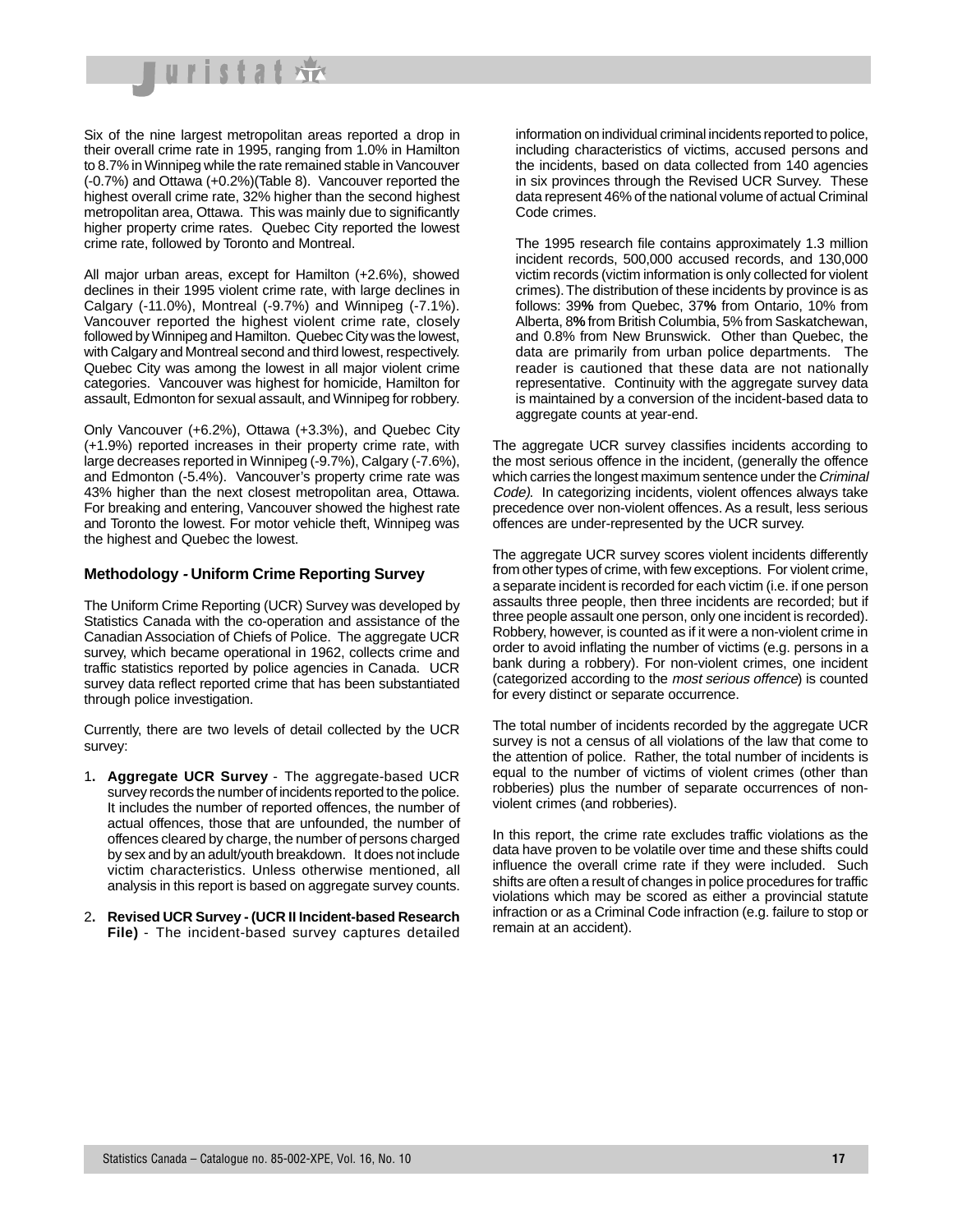## uristat

#### Table 7

#### **Selected Criminal Code Incidents, Canada and the Provinces/Territories, 19951**

|                                              | Nfld.           | P.E.I.         | N.S.            | N.B.            | Qc               | Ont.             | Man.            | Sask.           | Alta.           | B.C.             | Yukon          | N.W.T.         | Canada           |
|----------------------------------------------|-----------------|----------------|-----------------|-----------------|------------------|------------------|-----------------|-----------------|-----------------|------------------|----------------|----------------|------------------|
| Population, 1995                             | 575,400         | 136,100        | 937,800         | 760,100         | 7,334,200        | 11,100,300       | 1,137,500       | 1,015,600       | 2,747,000       | 3,766,000        | 30,100         | 65,800         | 29,606,100       |
| Homicide                                     |                 |                |                 |                 |                  |                  |                 |                 |                 |                  |                |                |                  |
| number                                       | 5               | 1              | 16              | 14              | 135              | 181              | 27              | 21              | 59              | 120              | $\overline{4}$ | 429            | 586              |
| rate<br>% change from 1994 rate              | 0.9<br>26.3     | 0.7<br>-1.1    | 1.7<br>$-16.1$  | 1.8<br>$-7.0$   | 1.8<br>6.5       | 1.6<br>$-7.1$    | 2.4<br>$-7.5$   | 2.1<br>$-12.8$  | 2.1<br>$-11.7$  | 3.2<br>3.5       | 13.3<br>31.6   | 4.6<br>-26.3   | 2.0<br>$-3.0$    |
| Sexual Assault (1,2,3)                       |                 |                |                 |                 |                  |                  |                 |                 |                 |                  |                |                |                  |
| number                                       | 914             | 168            | 1,181           | 1,177           | 3,333            | 9,905            | 1,365           | 1,563           | 3.116           | 4,940            | 125            | 429            | 28,216           |
| rate                                         | 159             | 123            | 126             | 155             | 45               | 89               | 120             | 154             | 113             | 131              | 415            | 652            | 95               |
| % change from 1994 rate                      | $-12.5$         | $-6.1$         | $-2.2$          | $-3.6$          | $-12.7$          | $-14.5$          | $-20.2$         | $-1.2$          | $-14.3$         | $-9.1$           | 18.6           | $-27.4$        | $-12.1$          |
| Assault (1,2,3)<br>number                    | 3,736           | 784            | 8.112           | 5,057           | 32,460           | 79,844           | 12,735          | 9,655           | 20,263          | 40,556           | 811            | 2,658          | 216.671          |
| rate                                         | 649             | 576            | 865             | 665             | 443              | 719              | 1,120           | 951             | 738             | 1,077            | 2,694          | 4,040          | 732              |
| % change from 1994 rate                      | $-1.9$          | 1.5            | 2.7             | -4.1            | $-7.8$           | -4.4             | $-6.4$          | 6.4             | $-2.3$          | $-3.4$           | 24.1           | $-3.7$         | $-3.7$           |
| Robbery                                      |                 |                |                 |                 |                  |                  |                 |                 |                 |                  |                |                |                  |
| number<br>rate                               | 64<br>11        | 28<br>21       | 304<br>32       | 148<br>19       | 9,345<br>127     | 9,569<br>86      | 1,973<br>173    | 664<br>65       | 2,120<br>77     | 5,999<br>159     | 17<br>56       | 42<br>64       | 30,273<br>102    |
| % change from 1994 rate                      | $-10.2$         | 2.6            | $-18.4$         | 21.9            | $-6.1$           | 13.8             | 7.5             | 25.3            | $-13.8$         | 7.9              | $-11.7$        | 14.7           | 3.1              |
| Violent crime - Total                        |                 |                |                 |                 |                  |                  |                 |                 |                 |                  |                |                |                  |
| number                                       | 6,108           | 1.019          | 10,238          | 6,928           | 49,703           | 105,447          | 17,122          | 13,047          | 27.450          | 53,300           | 997            | 3,345          | 294.704          |
| rate<br>% change from 1994 rate              | 1.062<br>$-3.9$ | 749<br>$-2.1$  | 1,092<br>0.1    | 911<br>$-2.8$   | 678<br>-7.5      | 950<br>$-4.3$    | 1,505<br>-6.1   | 1,285<br>5.8    | 999<br>$-4.8$   | 1,415<br>$-3.3$  | 3,312<br>20.4  | 5,084<br>-7.7  | 995<br>$-4.1$    |
| Breaking & Entering                          |                 |                |                 |                 |                  |                  |                 |                 |                 |                  |                |                |                  |
| number                                       | 3.924           | 1,094          | 8,836           | 6,786           | 102,862          | 123.168          | 16.504          | 18.111          | 30.999          | 75,688           | 776            | 1,978          | 390.726          |
| rate                                         | 682             | 804            | 942             | 893             | 1.402            | 1.110            | 1.451           | 1.783           | 1.128           | 2.010            | 2.578          | 3.006          | 1.320            |
| % change from 1994 rate                      | $-5.3$          | 5.8            | 0.3             | 4.3             | $-1.1$           | 2.5              | $-19.2$         | 4.2             | $-9.3$          | 2.6              | 33.6           | 5.2            | $-0.5$           |
| <b>Motor Vehicle Theft</b><br>number         | 477             | 233            | 1,797           | 1,372           | 42,977           | 57,211           | 9,538           | 5,272           | 14.195          | 29,532           | 219            | 470            | 163.293          |
| rate                                         | 83              | 171            | 192             | 181             | 586              | 515              | 839             | 519             | 517             | 784              | 728            | 714            | 552              |
| % change from 1994 rate                      | 1.2             | $-7.5$         | 7.2             | $-3.1$          | $-2.3$           | 2.3              | $-0.9$          | 22.2            | $-12.7$         | 9.9              | $-23.6$        | 6.2            | 1.2              |
| <b>Other Theft</b>                           |                 |                |                 |                 |                  |                  |                 |                 |                 |                  |                |                |                  |
| number                                       | 7,818<br>1.359  | 2.751<br>2.021 | 22.454<br>2.394 | 13.925<br>1,832 | 150.995<br>2.059 | 317.967<br>2.864 | 34,636<br>3,045 | 30.856<br>3,038 | 79.033<br>2,877 | 197.060<br>5,233 | 1,527<br>5,073 | 2,271<br>3,451 | 861,293<br>2,909 |
| rate<br>% change from 1994 rate              | $-8.6$          | 0.3            | $-1.7$          | 1.9             | 0.4              | 1.4              | $-4.4$          | 3.1             | $-3.4$          | 2.5              | 2.8            | 4.9            | 0.8              |
| <b>Property crime - Total</b>                |                 |                |                 |                 |                  |                  |                 |                 |                 |                  |                |                |                  |
| number                                       | 13,980          | 4,939          | 37.738          | 25.171          | 317,001          | 549.456          | 66.185          | 62.242          | 142,224         | 323.747          | 2.761          | 5,048          | 1.550.492        |
| rate                                         | 2.430           | 3.629          | 4.024<br>-0.9   | 3.312<br>1.3    | 4,322            | 4.950            | 5,818           | 6.129           | 5,177           | 8,597            | 9.173          | 7,672          | 5.237<br>0.5     |
| % change from 1994 rate<br>Offensive weapons | -5.6            | 6.4            |                 |                 | -0.9             | 1.6              | -8.2            | 4.9             | -4.0            | 2.6              | 6.6            | 5.3            |                  |
| number                                       | 188             | 31             | 575             | 267             | 1.473            | 7.326            | 1.152           | 800             | 2.247           | 3.172            | 65             | 206            | 17.502           |
| rate                                         | 33              | 23             | 61              | 35              | 20               | 66               | 101             | 79              | 82              | 84               | 216            | 313            | 59               |
| % change from 1994 rate                      | $-10.4$         | $-12.4$        | $-10.4$         | $-6.6$          | $-5.5$           | $-9.9$           | $-3.9$          | 12.1            | $-9.1$          | $-12.7$          | $-7.0$         | $-6.2$         | $-8.5$           |
| Mischief                                     |                 |                |                 |                 |                  |                  |                 |                 |                 |                  |                |                |                  |
| number                                       | 5.019<br>872    | 1.598<br>1,174 | 11,942<br>1,273 | 8.164<br>1,074  | 58,956<br>804    | 139.693<br>1,258 | 21,983<br>1,933 | 15.727          | 35.282<br>1,284 | 78.479<br>2,084  | 764            | 2.271<br>3,451 | 379.878<br>1,283 |
| rate<br>% change from 1994 rate              | $-4.5$          | $-0.9$         | $-3.9$          | $-2.0$          | $-2.1$           | -4.3             | $-3.7$          | 1,549<br>0.9    | $-3.1$          | $-13.5$          | 2,538<br>5.6   | $-5.1$         | $-5.4$           |
| <b>Other Criminal Code - Total</b>           |                 |                |                 |                 |                  |                  |                 |                 |                 |                  |                |                |                  |
| number                                       | 10,868          | 3,779          | 27,118          | 20.115          | 144,879          | 284,265          | 41,927          | 38,980          | 77,752          | 146,359          | 2,334          | 7,486          | 805,862          |
| rate                                         | 1.889           | 2.777          | 2.892           | 2.646           | 1.975            | 2,561            | 3.686           | 3.838           | 2.830           | 3.886            | 7,754          | 11.377         | 2.722            |
| % change from 1994 rate                      | $-0.8$          | $-2.2$         | -5.1            | 1.1             | 3.1              | $-3.9$           | -1.6            | 5.3             | $-2.0$          | -8.8             | $-3.4$         | -2.9           | -2.7             |
| CRIMINAL CODE - TOTAL -                      |                 |                |                 |                 |                  |                  |                 |                 |                 |                  |                |                |                  |
| without traffic crime<br>number              | 30,956          | 9,737          | 75,094          | 52,214          | 511,583          | 939.168          | 125,234         | 114,269         | 247,426         | 523.406          | 6.092          | 15,879         | 2.651.058        |
| rate                                         | 5.380           | 7.154          | 8.007           | 6.869           | 6.975            | 8,461            | 11.010          | 11.251          | 9.007           | 13.898           | 20.239         | 24.132         | 8.954            |
| % change from 1994 rate                      | $-3.6$          | 2.0            | $-2.3$          | 0.7             | -0.5             | $-0.8$           | -5.8            | 5.1             | $-3.5$          | $-1.5$           | 4.4            | -1.5           | $-1.0$           |

 $\frac{1}{2}$  Excludes traffic crimes.<br> **Example 2** Rates are calculated or

<sup>2</sup> Rates are calculated on the basis of 100,000 population. The population estimates are provided by Statistics Canada, Census and Demographic Statistics, Demography Division.

Populations as of July 1st: revised intercensal estimates from 1985 to 1990, final postcensal estimates for 1991 and 1992, updated postcensal estimates for 1993, 1994 and 1995.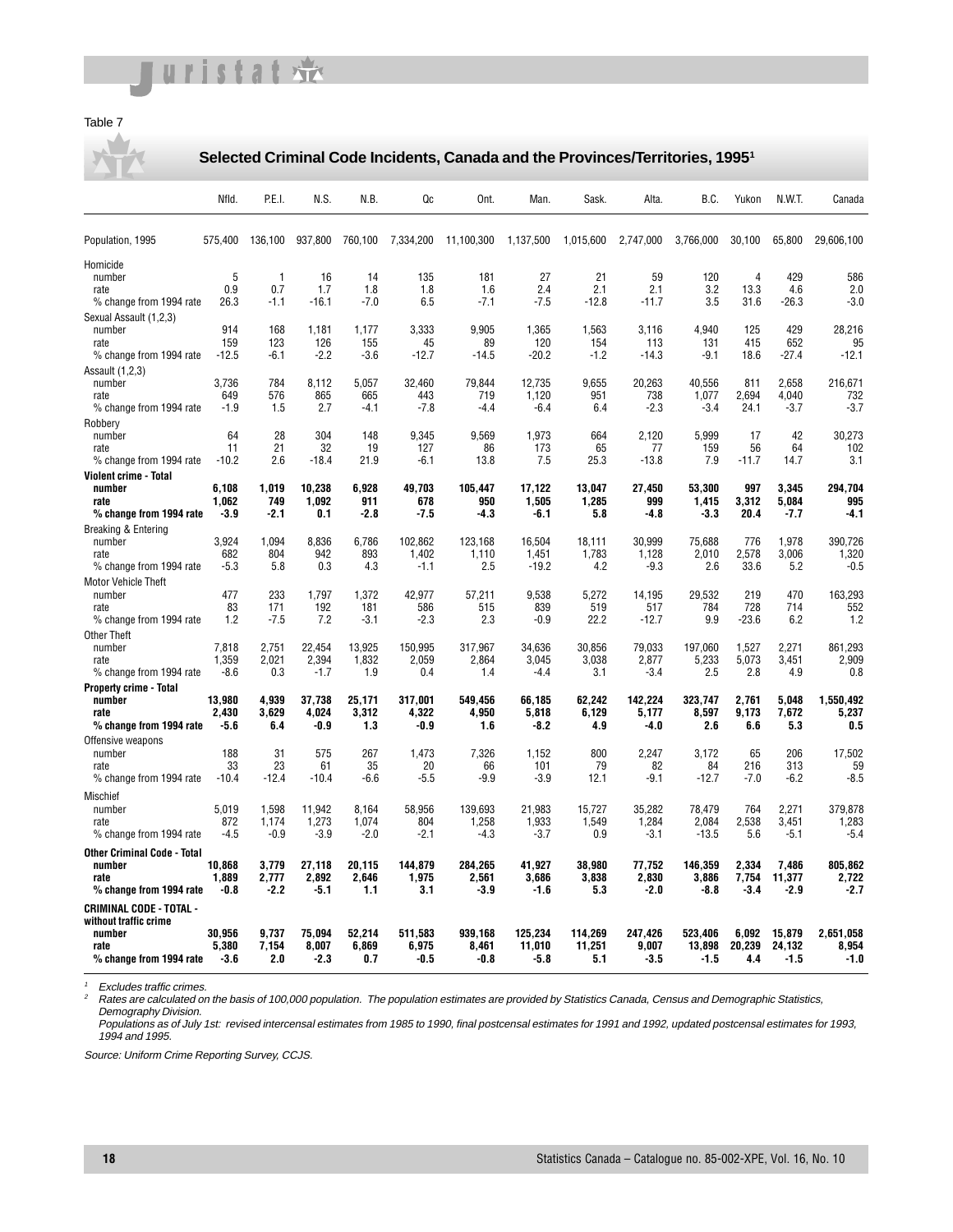#### Table 8

#### **Selected Criminal Code Incidents for Major Census Metropolitan Areas, 19951**

|                                                                                               | Toronto                    | Montréal                   | Vancouver                  | Edmonton                  | Calgary                   | Ottawa                     | Québec                           | Winnipeg                   | Hamilton                  |
|-----------------------------------------------------------------------------------------------|----------------------------|----------------------------|----------------------------|---------------------------|---------------------------|----------------------------|----------------------------------|----------------------------|---------------------------|
| Population, 1995                                                                              | 4,338,374                  | 3,328,339                  | 1,826,832                  | 882,940                   | 828,516                   | 774,773                    | 695,203                          | 676,501                    | 641,543                   |
| Homicide<br>number<br>rate<br>% change from 1994 rate                                         | 74<br>1.7<br>$-14.6$       | 77<br>2.3<br>2.0           | 64<br>3.5<br>29.8          | 19<br>2.2<br>$-21.0$      | 17<br>2.1<br>$-7.4$       | 24<br>3.1<br>96.6          | $\overline{4}$<br>0.6<br>$-63.9$ | 16<br>2.4<br>$-11.5$       | 17<br>2.6<br>29.6         |
| Sexual assault (1,2,3)<br>number<br>rate<br>% change from 1994 rate                           | 2,731<br>63<br>$-10.6$     | 1,537<br>46<br>$-9.2$      | 1,587<br>87<br>$-12.4$     | 983<br>111<br>$-11.5$     | 562<br>68<br>$-15.9$      | 695<br>90<br>$-11.3$       | 280<br>40<br>-16.1               | 420<br>62<br>-19.1         | 628<br>98<br>$-1.9$       |
| Assault (1,2,3)<br>number<br>rate<br>% change from 1994 rate                                  | 29,096<br>671<br>$-8.0$    | 17,930<br>539<br>12.6      | 16,782<br>919<br>$-3.1$    | 5,700<br>646<br>$-1.2$    | 4,310<br>520<br>$-9.2$    | 5,711<br>737<br>$-2.1$     | 2,736<br>394<br>1.3              | 5,336<br>789<br>$-11.0$    | 5,951<br>928<br>3.6       |
| Robbery<br>number<br>rate<br>% change from 1994 rate                                          | 6,029<br>139<br>21.2       | 7,332<br>220<br>$-5.1$     | 4,628<br>253<br>10.8       | 991<br>112<br>$-5.2$      | 860<br>104<br>$-24.6$     | 1,021<br>132<br>4.6        | 730<br>105<br>$-20.9$            | 1,850<br>273<br>6.9        | 522<br>81<br>7.1          |
| <b>Violent crime - Total</b><br>number<br>rate<br>% change from 1994 rate                     | 39,431<br>909<br>-5.5      | 28,870<br>867<br>-9.7      | 23,747<br>1,300<br>-1.5    | 8,132<br>921<br>-4.2      | 6,139<br>741<br>$-11.0$   | 7,750<br>1,000<br>$-1.8$   | 4,023<br>579<br>$-3.8$           | 8.104<br>1,198<br>$-7.1$   | 7.321<br>1,141<br>2.6     |
| Break & enter<br>number<br>rate<br>% change from 1994 rate                                    | 37,256<br>859<br>$-1.0$    | 50,169<br>1,507<br>$-0.4$  | 44,598<br>2,441<br>5.7     | 10,912<br>1,236<br>$-5.3$ | 9,690<br>1,170<br>$-19.2$ | 13,357<br>1,724<br>17.0    | 9,068<br>1,304<br>$-3.6$         | 10,380<br>1,534<br>$-23.1$ | 6,364<br>992<br>3.8       |
| Motor vehicle theft<br>number<br>rate<br>% change from 1994 rate                              | 19,313<br>445<br>$-3.1$    | 27,692<br>832<br>$-3.8$    | 20.414<br>1,117<br>15.2    | 5,363<br>607<br>$-6.9$    | 5,269<br>636<br>$-24.0$   | 7,704<br>994<br>$-11.2$    | 3,038<br>437<br>12.5             | 8,003<br>1,183<br>0.4      | 6,235<br>972<br>11.1      |
| Other theft<br>number<br>rate<br>% change from 1994 rate                                      | 121,703<br>2,805<br>1.3    | 83,909<br>2,521<br>-4.2    | 110,898<br>6,071<br>6.6    | 25,115<br>2,844<br>$-7.9$ | 25,335<br>3,058<br>$-3.7$ | 29,985<br>3,870<br>1.5     | 14,722<br>2,118<br>4.0           | 24,248<br>3,584<br>$-5.7$  | 18,264<br>2,847<br>$-2.3$ |
| <b>Property crime - Total</b><br>number<br>rate<br>% change from 1994 rate                    | 195.184<br>4.499<br>0.1    | 171.664<br>5,158<br>$-3.2$ | 184.018<br>10.073<br>6.2   | 46.712<br>5,291<br>$-5.4$ | 44.715<br>5,397<br>$-7.6$ | 54,533<br>7,039<br>3.3     | 28.639<br>4.120<br>1.9           | 45.107<br>6,668<br>-9.7    | 32.536<br>5.072<br>$-0.1$ |
| Offensive weapons<br>number<br>rate<br>% change from 1994 rate                                | 1,774<br>41<br>$-19.9$     | 571<br>17<br>$-14.4$       | 1,214<br>66<br>$-17.5$     | 470<br>53<br>$-5.4$       | 346<br>42<br>$-22.5$      | 362<br>47<br>$-0.6$        | 56<br>8<br>$-14.6$               | 397<br>59<br>$-12.6$       | 213<br>33<br>$-16.6$      |
| Mischief -<br>number<br>rate<br>% change from 1994 rate                                       | 44,106<br>1,017<br>$-3.5$  | 28,770<br>864<br>$-4.3$    | 34,684<br>1,899<br>$-23.2$ | 10,134<br>1,148<br>$-8.4$ | 8,787<br>1,061<br>1.8     | 12,386<br>1,599<br>$-11.5$ | 5,884<br>846<br>5.4              | 13,113<br>1,938<br>$-4.4$  | 7,589<br>1.183<br>$-3.4$  |
| Other Criminel Code - Total /<br>number<br>rate<br>% change from 1994 rate                    | 88.692<br>2.044<br>-6.4    | 58,285<br>1,751<br>$-2.6$  | 57,425<br>3,143<br>$-17.7$ | 20.847<br>2,361<br>$-4.8$ | 14.504<br>1,751<br>-4.0   | 23.004<br>2,969<br>$-5.9$  | 9.623<br>1.384<br>5.8            | 18,110<br>2,677<br>-6.7    | 14.959<br>2.332<br>$-4.5$ |
| <b>CRIMINAL CODE - TOTAL - excluding Traffic</b><br>number<br>rate<br>% change from 1994 rate | 323,307<br>7,452<br>$-2.5$ | 258,819<br>7.776<br>-3.9   | 265,190<br>14,516<br>-0.7  | 75,691<br>8,573<br>$-5.1$ | 65,358<br>7,889<br>$-7.2$ | 85,287<br>11.008<br>0.2    | 42,285<br>6.082<br>2.2           | 71,321<br>10,543<br>-8.7   | 54,816<br>8.544<br>$-1.0$ |

<sup>1</sup> Comparable data for all police services is available upon request. Rates are calculated based on 100,000 populations. The estimates are based on populations from Statistics Canada, Demography Division. The intercensal estimates match the jurisdictional boundaries of the police agency.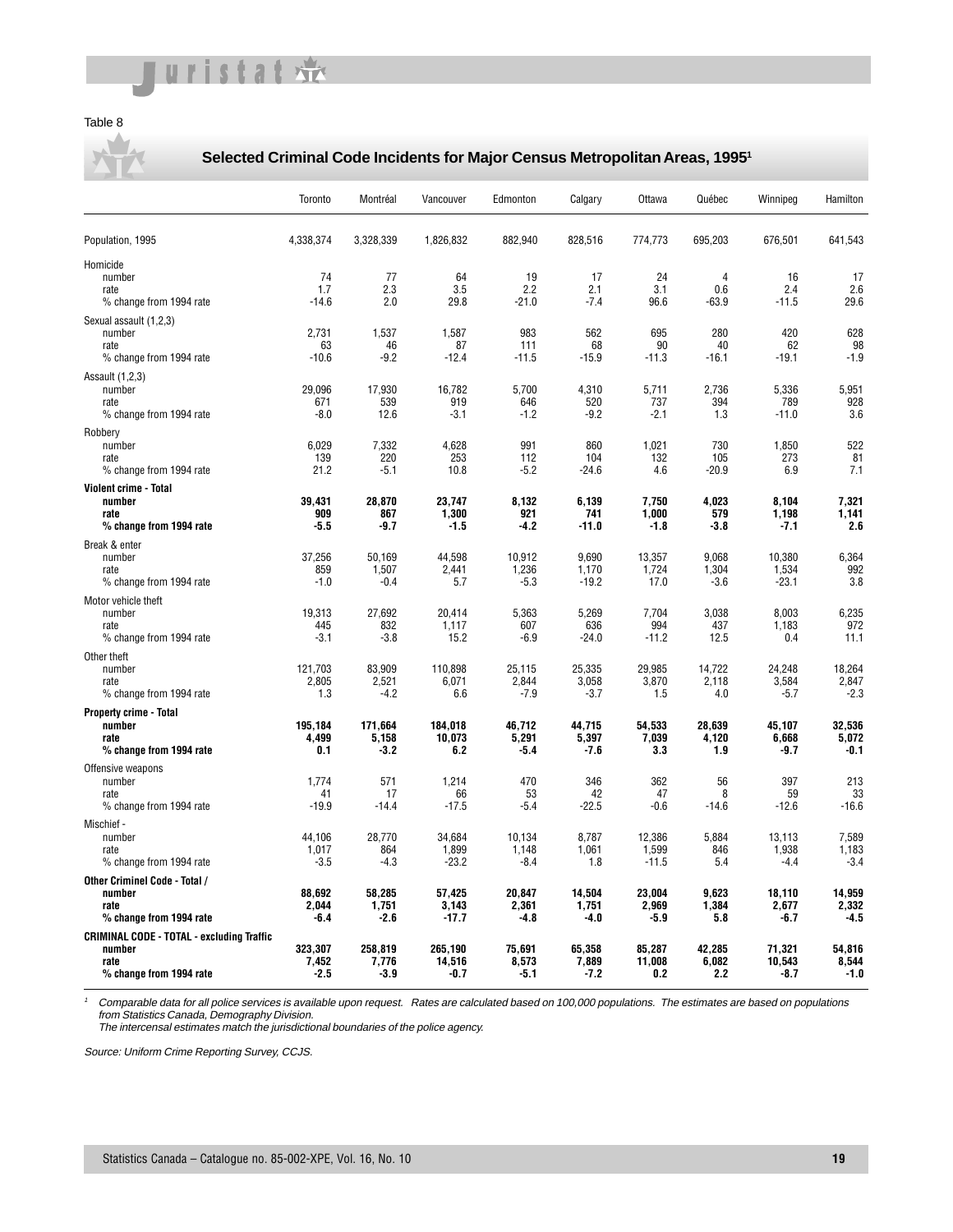## uristat

#### Table 9

**Population Estimates of Canada and the Provinces/Territories, 1985 to 1995**

|                                                | Nfld.                  | P.E.I.                 | N.S.                   | N.B.                   | Qc                          | Ont.                         | Man.                     | Sask.                    | Alta.                       | B.C.                        | Yukon               | N.W.T.              | Canada                          |
|------------------------------------------------|------------------------|------------------------|------------------------|------------------------|-----------------------------|------------------------------|--------------------------|--------------------------|-----------------------------|-----------------------------|---------------------|---------------------|---------------------------------|
| Year                                           |                        |                        |                        |                        |                             |                              | Thousands                |                          |                             |                             |                     |                     |                                 |
| 1985<br>Total<br>Adult (18+)<br>Youth (12-17)* | 580.9<br>392.6<br>72.0 | 128.1<br>91.8<br>12.9  | 887.7<br>652.1<br>86.0 | 726.1<br>523.8<br>73.5 | 6,690.3<br>5,034.7<br>554.5 | 9,334.4<br>6,998.5<br>825.9  | 1,084.6<br>794.5<br>99.7 | 1,028.8<br>731.9<br>96.2 | 2,411.1<br>1,733.1<br>215.5 | 2,990.0<br>2,249.7<br>254.7 | 24.6<br>17.1<br>2.3 | 55.0<br>34.2<br>6.4 | 25,941.6<br>19.252.8<br>2,299.3 |
| 1986<br>Total<br>Adult (18+)<br>Youth (12-17)  | 578.1<br>394.8<br>70.0 | 128.8<br>93.0<br>12.7  | 892.1<br>659.2<br>84.4 | 727.7<br>528.2<br>72.3 | 6,733.8<br>5,089.2<br>545.2 | 9,477.2<br>7,131.1<br>818.5  | 1,094.0<br>803.4<br>99.3 | 1,032.9<br>735.6<br>95.0 | 2,438.7<br>1,757.0<br>215.1 | 3,020.4<br>2,280.8<br>251.6 | 24.8<br>17.5<br>2.3 | 55.4<br>34.4<br>6.4 | 26,203.8<br>19,524.3<br>2,272.4 |
| 1987<br>Total<br>Adult (18+)<br>Youth (12-17)  | 576.5<br>398.2<br>68.3 | 129.0<br>93.7<br>12.4  | 896.3<br>664.8<br>83.3 | 730.5<br>533.2<br>72.0 | 6,805.9<br>5,161.5<br>545.3 | 9,684.9<br>7,304.0<br>818.0  | 1,100.5<br>809.0<br>98.8 | 1,036.4<br>739.0<br>94.0 | 2,443.5<br>1,762.2<br>212.3 | 3,064.6<br>2,320.3<br>248.0 | 26.0<br>18.5<br>2.3 | 55.7<br>35.1<br>6.2 | 26,549.7<br>19,838.8<br>2,260.9 |
| 1988<br>Total<br>Adult (18+)<br>Youth (12-17)  | 576.2<br>403.0<br>67.4 | 129.7<br>94.6<br>12.2  | 900.2<br>671.0<br>82.0 | 733.1<br>538.3<br>71.4 | 6,860.4<br>5,218.0<br>545.5 | 9,884.4<br>7,469.7<br>814.3  | 1,104.7<br>813.2<br>98.0 | 1,031.7<br>737.2<br>93.4 | 2,463.0<br>1,779.8<br>210.5 | 3,128.2<br>2,373.8<br>246.5 | 26.9<br>18.9<br>2.3 | 56.3<br>35.5<br>6.1 | 26,894.8<br>20,152.9<br>2,249.5 |
| 1989<br>Total<br>Adult (18+)<br>Youth (12-17)  | 577.4<br>408.4<br>65.7 | 130.6<br>95.1<br>12.1  | 906.7<br>678.8<br>79.9 | 738.0<br>544.8<br>70.6 | 6,948.0<br>5,297.3<br>551.2 | 10,151.0<br>7,694.0<br>811.1 | 1,106.2<br>815.5<br>96.6 | 1,023.0<br>731.9<br>92.7 | 2,504.3<br>1,812.1<br>210.6 | 3,209.2<br>2,440.9<br>247.0 | 27.4<br>19.5<br>2.3 | 57.5<br>36.1<br>6.0 | 27,379.3<br>20,574.1<br>2,245.7 |
| 1990<br>Total<br>Adult (18+)<br>Youth (12-17)  | 578.9<br>413.7<br>63.6 | 131.0<br>95.1<br>12.0  | 912.5<br>685.6<br>78.3 | 743.0<br>551.3<br>69.2 | 7,020.7<br>5,352.9<br>561.2 | 10,341.4<br>7,838.8<br>813.1 | 1,108.4<br>816.9<br>95.9 | 1,010.8<br>723.2<br>92.0 | 2,556.4<br>1,849.2<br>214.6 | 3,300.1<br>2,510.5<br>252.3 | 28.0<br>19.8<br>2.4 | 59.4<br>37.4<br>6.0 | 27,790.6<br>20,895.4<br>2,260.1 |
| 1991<br>Total<br>Adult (18+)<br>Youth (12-17)  | 580.3<br>419.2<br>61.4 | 130.8<br>95.4<br>11.9  | 917.9<br>691.8<br>77.2 | 748.5<br>558.4<br>67.9 | 7,080.6<br>5,395.7<br>573.4 | 10,471.5<br>7,935.7<br>817.8 | 1,112.5<br>820.4<br>95.5 | 1,006.3<br>721.0<br>92.1 | 2,601.3<br>1,882.1<br>219.4 | 3,379.8<br>2,572.0<br>259.5 | 29.1<br>20.9<br>2.4 | 61.3<br>38.4<br>6.2 | 28,120.1<br>21,151.2<br>2,284.8 |
| 1992<br>Total<br>Adult (18+)<br>Youth (12-17)  | 583.4<br>426.1<br>59.8 | 131.6<br>96.4<br>11.8  | 924.6<br>698.9<br>76.6 | 753.0<br>565.0<br>66.8 | 7,161.2<br>5,460.8<br>586.3 | 10,646.4<br>8,077.8<br>826.6 | 1,117.6<br>825.6<br>94.8 | 1,008.0<br>723.9<br>92.3 | 2,646.8<br>1,917.1<br>224.5 | 3,476.9<br>2,650.8<br>267.1 | 30.3<br>21.6<br>2.4 | 62.6<br>39.1<br>6.4 | 28,542.2<br>21,502.9<br>2,315.8 |
| 1993<br>Total<br>Adult (18+)<br>Youth (12-17)  | 584.2<br>431.3<br>58.1 | 133.2<br>97.9<br>11.8  | 930.4<br>705.8<br>76.0 | 755.5<br>570.2<br>65.4 | 7,238.6<br>5,531.2<br>593.2 | 10,815.5<br>8,212.4<br>836.4 | 1,124.1<br>832.3<br>94.3 | 1,010.8<br>727.8<br>92.9 | 2,686.0<br>1,950.0<br>229.7 | 3,574.6<br>2,730.4<br>274.6 | 30.4<br>21.8<br>2.5 | 63.7<br>17.6<br>6.5 | 28.947.0<br>21,851.0<br>2,341.2 |
| 1994<br>Total<br>Adult (18+)<br>Youth (12-17)  | 581.2<br>433.5<br>56.0 | 134.6<br>99.2<br>11.9  | 933.9<br>711.0<br>74.9 | 757.7<br>575.2<br>64.3 | 7,287.1<br>5,578.4<br>595.6 | 10,936.4<br>8,306.0<br>843.6 | 1,129.6<br>837.5<br>94.0 | 1,012.1<br>730.3<br>94.2 | 2,714.8<br>1,976.7<br>234.2 | 3,669.5<br>2,806.8<br>283.0 | 29.7<br>21.3<br>2.4 | 64.7<br>40.6<br>6.5 | 29,251.3<br>22.116.5<br>2,360.4 |
| 1995<br>Total<br>Adult (18+)<br>Youth (12-17)  | 575.4<br>432.8<br>54.3 | 136.1<br>100.8<br>12.0 | 937.8<br>715.9<br>75.2 | 760.1<br>579.7<br>63.3 | 7,334.2<br>5,631.9<br>590.9 | 11,100.3<br>8,435.8<br>859.0 | 1,137.5<br>844.1<br>94.7 | 1,015.6<br>734.5<br>94.2 | 2,747.0<br>2,007.5<br>239.7 | 3,766.0<br>2,885.3<br>291.8 | 30.1<br>21.6<br>2.6 | 65.8<br>41.4<br>6.7 | 29,606.1<br>22,431.3<br>2,384.6 |

\* All provinces did not implement common age definitions for youths, from 12 - 17 years of age, until 1985 pursuant to the Young Offenders Act.

Source: Statistics Canada, Census and Demographic Statistics, Demography Division As July 1st 1993: Revised intercensal estimates for 1984 to 1990, final postcensal estimates for 1991 and 1992, updated postcensal estimates for 1993, 1994 and 1995.